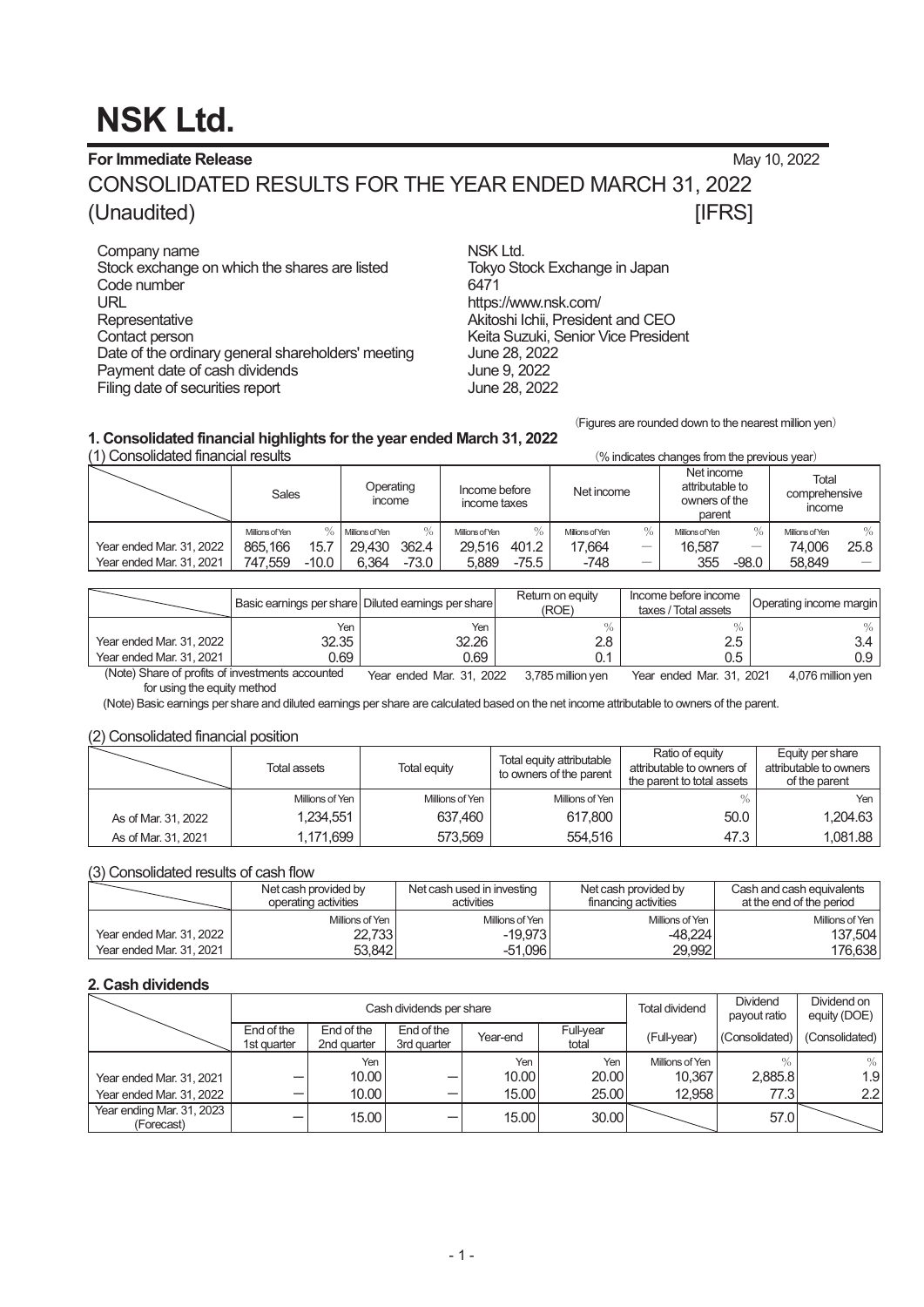#### **3. Forecast of consolidated results for the year ending March 31, 2023**

|                                    |                         |                         |                                  | (% indicates changes from the previous year)       |                             |
|------------------------------------|-------------------------|-------------------------|----------------------------------|----------------------------------------------------|-----------------------------|
|                                    | Sales                   | Operating income        | Income before<br>income taxes    | Net income attributable<br>to owners of the parent | Basic earnings<br>per share |
|                                    | $\%$<br>Millions of Yen | $\%$<br>Millions of Yen | Millions of Yen<br>$\frac{0}{0}$ | $\%$<br>Millions of Yen                            | Yen                         |
| Six months ending Sep. 30,<br>2022 | 7.7<br>450,000          | $-29.9$<br>11.000       | $-29.6$<br>11.000                | 7.000<br>$-9.8$                                    | 13.65                       |
| Year ending Mar. 31,<br>2023       | 940.000<br>8.6          | 35.9<br>40.000          | 35.5<br>40.000                   | 62.8<br>27,000                                     | 52.65                       |

#### **Others**

(1) Changes in the significant subsidiaries during the period (Changes in specified subsidiaries resulting in change in the scope of consolidation): None

(2) Changes in accounting policies, or changes in accounting estimates

(i) Changes in accounting policies required by IFRS: None

(ii) Changes excluding the above: None

(iii) Changes in accounting estimates: None

#### (3) Number of shares issued and outstanding (common stock)

#### (i) Number of shares issued and outstanding at the end of each period (including treasury stock):

| As of Mar. 31, 2022                                                   | 551,268,104 shares | As of Mar. 31, 2021      | 551,268,104 shares |
|-----------------------------------------------------------------------|--------------------|--------------------------|--------------------|
| (ii) Number of treasury stock at the end of each period:              |                    |                          |                    |
| As of Mar. 31, 2022                                                   | 38.413.984 shares  | As of Mar. 31, 2021      | 38.717.721 shares  |
| (iii) Average number of shares issued and outstanding in each period: |                    |                          |                    |
| Year ended Mar. 31, 2022                                              | 512,760,152 shares | Year ended Mar. 31, 2021 | 512,427,148 shares |

**(Reference)**

#### **Non-consolidated financial highlights for the year ended March 31, 2022**

(1) Non-consolidated financial results 㸦% indicates changes from the previous year㸧

|                          | Sales           |        | Operating income |   | Ordinary income |         | Net income      |         |
|--------------------------|-----------------|--------|------------------|---|-----------------|---------|-----------------|---------|
|                          | Millions of Yen | %      | Millions of Yen  | % | Millions of Yen | %       | Millions of Yen | 0/2     |
| Year ended Mar. 31, 2022 | 446.623         | 14.8   | 8.143            |   | 26.842          | 75.1    | 34.379          | 112.5   |
| Year ended Mar. 31, 2021 | 389.199         | -8.9 ' | $-3.108$         |   | 15.329          | $-21.5$ | 16.178          | $-23.9$ |

|                          | Net income per share -<br>Basic | Net income per share -<br>Diluted |
|--------------------------|---------------------------------|-----------------------------------|
|                          | Yen                             | Yen                               |
| Year ended Mar. 31, 2022 | 66.99                           |                                   |
| Year ended Mar. 31, 2021 |                                 |                                   |

## (2) Non-consolidated financial position

|                                            | Total assets                          | Net assets                            | Shareholders' equity to<br>total assets | Net assets per share    |
|--------------------------------------------|---------------------------------------|---------------------------------------|-----------------------------------------|-------------------------|
| As of Mar. 31, 2022<br>As of Mar. 31, 2021 | Millions of Yen<br>715.771<br>717.129 | Millions of Yen<br>291.484<br>273.959 | %<br>40.7<br>38.1                       | Yen<br>567.18<br>533.22 |
| (Reference) Equity capital                 | As of Mar. 31, 2022                   | 291,154 million yen                   | As of Mar. 31, 2021                     | 273,554 million yen     |

(Note) Figures for non-consolidated financial highlights were formulated based on Japanese GAAP.

1) This summary of quarterly financial results is out of scope of review by certified public accountants or an auditor.

2) Cautionary statement with respect to forward-looking statements

The forecasts in this document are based on currently available information and certain assumptions that the Company regards as reasonable, and actual results may materially differ from any future results expressed herein due to various factors. Please refer to page 5: 1. Business overview (4) Business forecast for the assumptions and preconditions on which the forecast has been based.

3) This document is an English convenience translation of a document that was originally prepared in the Japanese language and is provided for convenience purpose only. NSK makes no representation or warranty that this document is a complete or accurate translation of the original Japanese text, and it is not intended to be relied upon. In the event that there is a discrepancy between the Japanese and English versions, the Japanese version shall prevail. This document is not intended and should not be construed as an inducement to purchase or sell stock in NSK.

Note: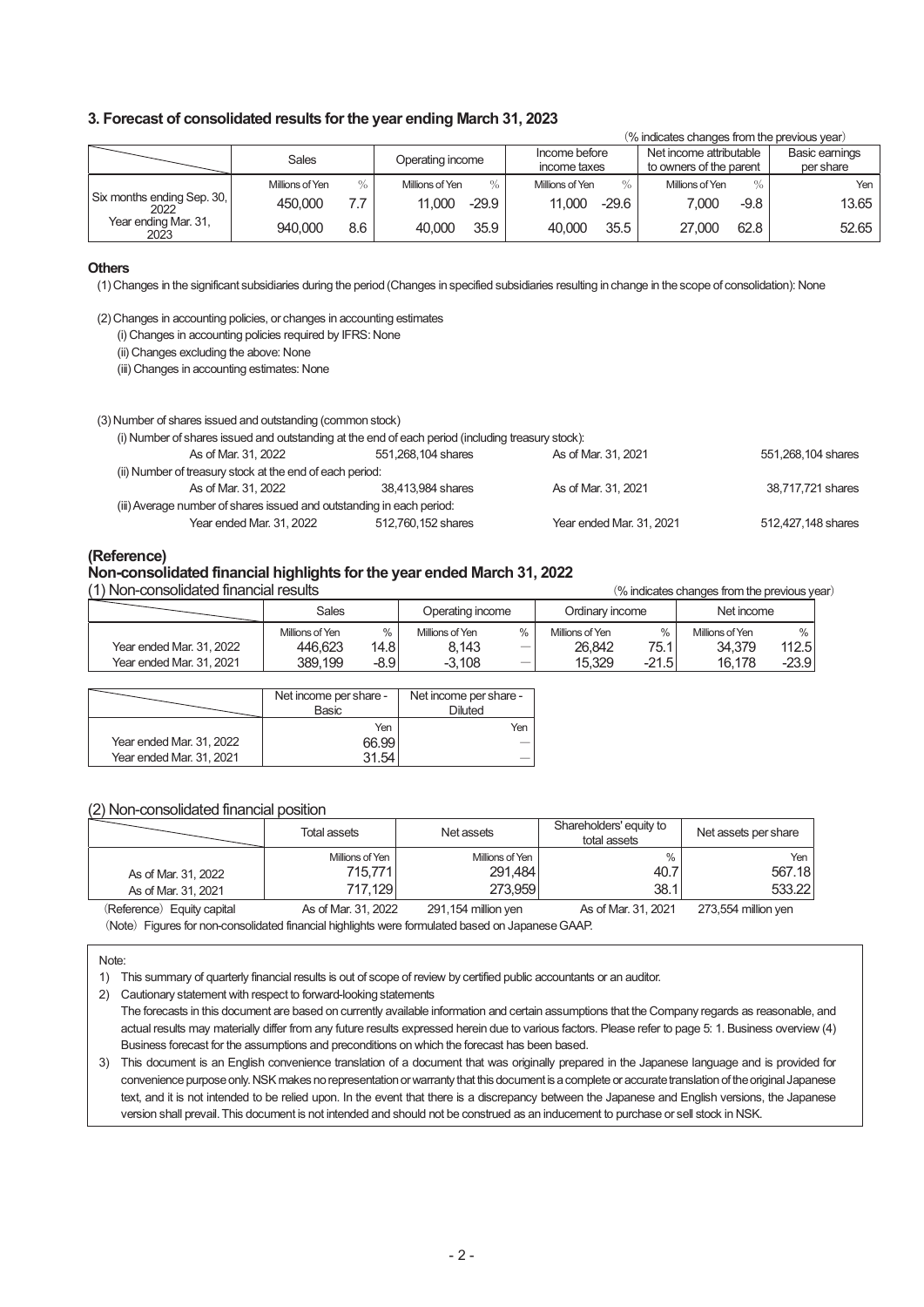## **1. Business overview**

## **(1) Qualitative information regarding consolidated business results**

The NSK Group promoted a range of initiatives toward its 6th Mid-Term Management Plan, which spanned the three years from April 2019 to March 2022 with the target of "building a business base and strengthening resources in preparation for the next growth phase." Positioning safety, quality, compliance and environment as NSK core values, we implemented two key policies of "Operational Excellence" and "Challenging Innovation" and addressed three main management themes: new initiatives targeting growth, enhancement of managerial resources, and contribution to the environment and society.

Looking at the global economy during the year ended March 31, 2022, although COVID-19 infection rates varied by country and region, economic activity has gradually returned to normality and the global economy continued moving toward recovery. On the other hand, economic outlook remains uncertain due to the impact of supply shortages of components such as semiconductors, the increase of material prices, weakening of the yen, and in addition energy price increases and more inflationary pressure due to supply chain disruption triggered by growing tensions in Ukraine.

Looking at the Company's results by geographic breakdown, in Japan, although automotive production slowed down in the short term, the economy continues to recover due to steady demand for capital expenditure. In the US, consumer spending and capital expenditure remained robust although price inflation is creating downward pressure on economic recovery. In Europe, we see signs of moderate economic recovery due to the easing of COVID-19 related restrictions but Russia's aggression against Ukraine is causing an economic slowdown. In China, the pace of economic recovery slowed down due to resurgence of restrictions related to COVID-19.

In the economic environment, consolidated sales for the year ended March 31, 2022 totaled ¥865,166 million, a year-on-year increase of 15.7%. With the recording of gains on sales of property, plant and equipment and an impairment loss on fixed assets for automotive components business, operating income was ¥29,430 million (compared to ¥6,364 million in the previous year). Income before income taxes was ¥29,516 million (compared to ¥5,889 million in the previous year). Net income attributable to owners of the parent was ¥16,587 million (compared to ¥355 million in the previous year).

## **Business segment information**

## **1) Industrial Machinery Business segment**

In addition to increasing demand in the semiconductor industry, a strong global recovery in capital expenditure was seen during the year, centering on the manufacturing industry. Sales increased compared to the same period of the previous year.

Looking at the Company's results by geographic breakdown, demand in Japan increased, especially in the machine tool, semiconductor sectors, and electrical and electronics accessory. In the Americas, demand in the aftermarket and semiconductor sectors increased. In Europe, sales in the aftermarket and machine tool sectors increased. In China, although demand in the wind turbine and railcar sectors was stagnant, sales increased in the machine tool and the electrical and electronics accessory sectors.

As a result, sales in the industrial machinery business totaled ¥345,785 million, a year-on-year increase of 25.6%, and operating income was ¥30,943 million (compared to ¥7,697 million in the previous year).

## **2) Automotive Business segment**

Global automotive production volume decreased continuously due to semiconductor supply shortages resulting in a decrease compared to the previous year, but sales increased compared to the same period of the previous year. Looking at the Company's results by geographic breakdown, sales in all regions, excluding China, increased as a result of the recovery in demand compared to the previous year. On the other hand, sales in China decreased mainly due to the impact of the semiconductor supply shortage, in addition to the fact that China's automotive industry had already shown recovery from the impact of COVID-19 ahead of the rest of the world in the first quarter of the previous fiscal year.

An impairment loss of 9,044 million yen was recognized on fixed assets for the automotive components business in the third quarter of the year ended March 31, 2022.

As a result, sales in the automotive business totaled ¥482,547 million, a year-on-year increase of 7.3%, segment loss excluding impairment losses on fixed assets resulting from nonrecurring factors was ¥4,718 million and operating loss was ¥13,762 million (operating loss was ¥4,018 million in the same period last year).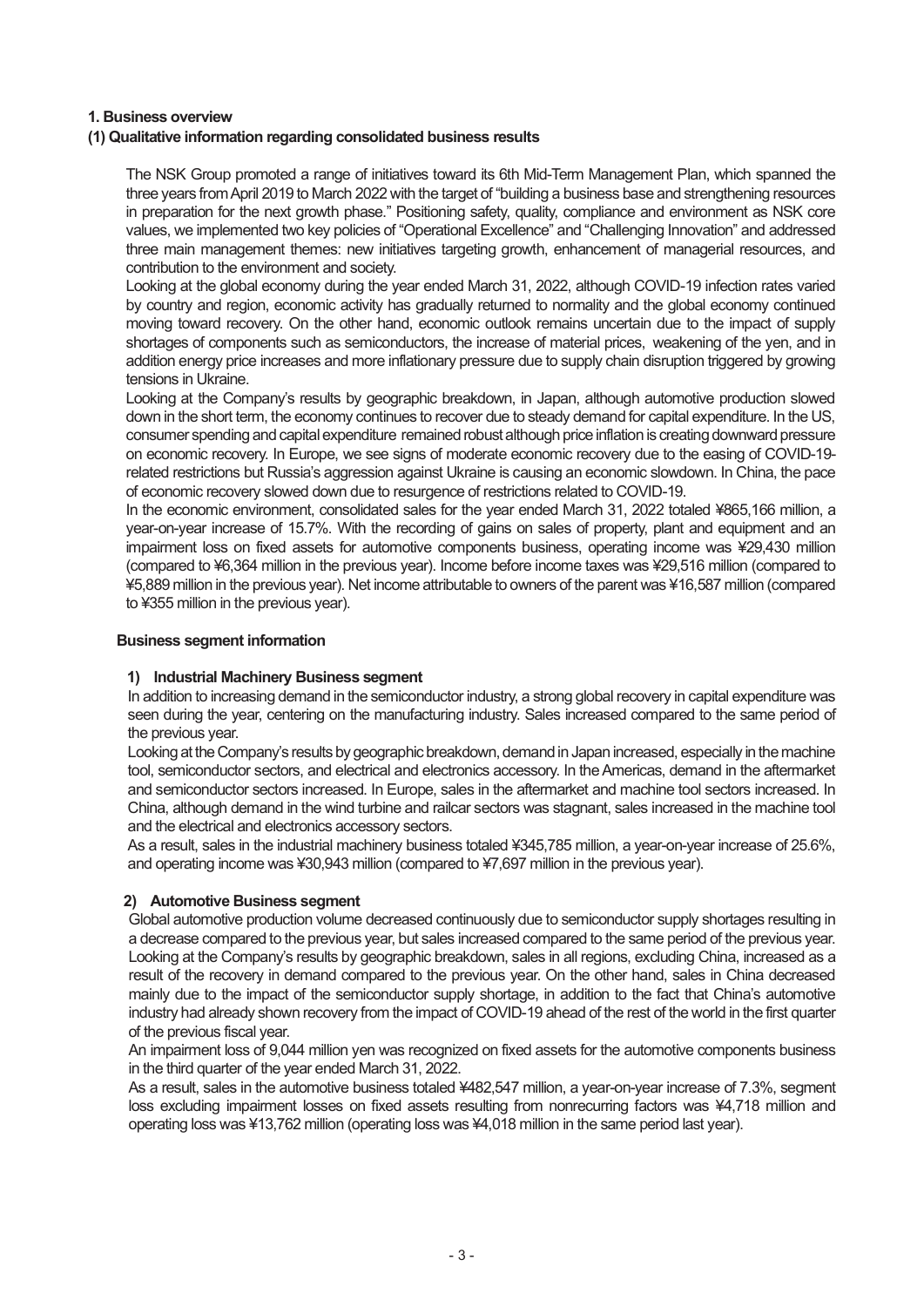## **(2) Qualitative information regarding consolidated financial position**

## **Assets and liabilities**

In the fiscal year ended March 31, 2022, at the end of the period, inventories increased as a precaution for supply chain risk. Meanwhile, following the recovery of overall business conditions, cash and cash equivalents and other financial liabilities (current) decreased due to the partial repayment of the borrowings procured as a countermeasure for liquidity risks posed by the global spread of COVID-19.

Total assets at the end of the period were ¥1,234,551 million, an increase of ¥62,852 million compared to total assets as of March 31, 2021. Total liabilities at the end of the period were ¥597,091 million, a decrease of ¥1,038 million compared to total liabilities as of March 31, 2021.

## **Total equity**

Total equity was ¥637,460 million, an increase of ¥63,890 million compared to total equity as of March 31, 2021 mainly due to the increase in net income attributable to owners of the parent and other components of equity, which offsets the decrease in cash dividends.

## **(3) Qualitative information regarding cash flow**

Total cash and cash equivalents at the end of the period were ¥137,504 million, a decrease of ¥39,133 million compared to total cash and cash equivalents as of March 31, 2021 due to repayment of borrowings with the recovery of business conditions.

## **1) Cash flow from operating activities**

Net cash flow provided by operating activities totaled ¥22,733 million, a decrease of ¥31,108 million compared to the previous year. This includes the net income before income taxes of ¥29,516 million with subsequent adjustments including the depreciation and amortization of ¥56,558 million, and increase in inventory of ¥34,821 million.

## **2) Cash flow from investing activities**

Net cash flow used in investing activities totaled ¥19,973 million, a decrease of ¥31,123 million compared to the previous year. This includes spending due to purchases of property, plant and equipment totaling ¥36,063 million and also including cash inflow from the sales of property, plant and equipment ¥10,829 million and other financial assets totaling ¥11,290 million resulting from the reduction of crossheld shares.

#### **3) Cash flow from financing activities**

Net cash flow from financing activities totaled ¥48,224 million (Net cash provided by financing activities was ¥29,992 million at the same period last year). The main cash outflows were ¥10,259 million in dividends paid, ¥22,035 million in decrease in short-term loans and ¥10,000 million in repayments of bonds.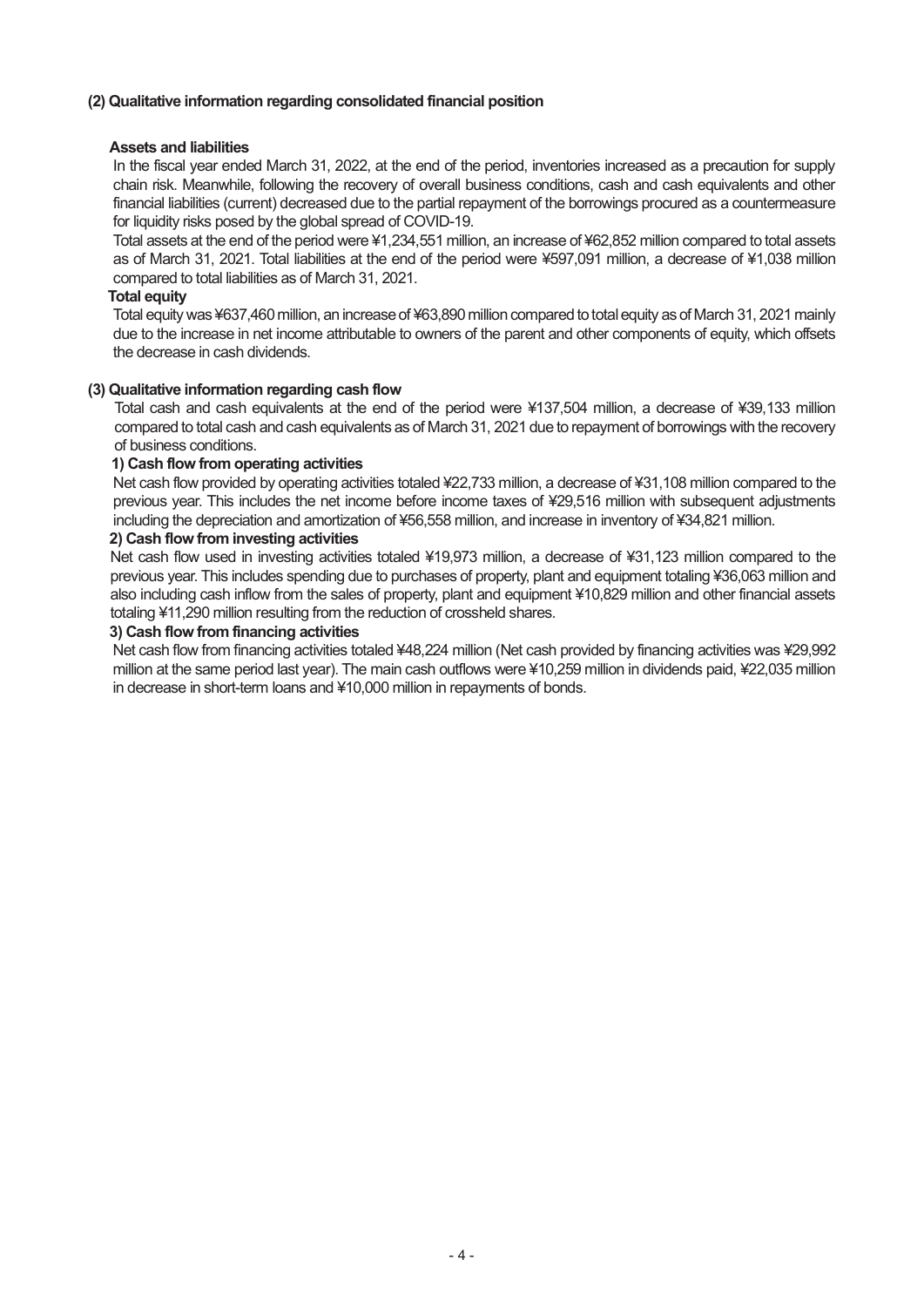## **(4) Business forecast**

Regarding the business environment for the year ending March 31, 2023, the Company anticipates the momentum to continue, although there are heightened geopolitical risks like the situation in Ukraine and other risk factors including strict restrictions based on Zero-COVID policy in China, which will worsen business confidence.

The business environment surrounding both the industrial machinery and automotive businesses are expected to recover in machine tools and demand expansion in semiconductors due to increase in EVs and digitalization as well as recovery in automotive demand due to increase in global automotive production volume.

|                                                    | Year ending Mar. 31, 2023 | (Changes from the previous year) |
|----------------------------------------------------|---------------------------|----------------------------------|
| <b>Forecast (Consolidated)</b>                     |                           |                                  |
| <b>Sales</b>                                       | ¥ 940,000 million         | $(+8.6%)$                        |
| Operating income                                   | $40,000$ million          | $(+35.9\%)$                      |
| Income before income taxes                         | $40,000$ million          | $(+35.5\%)$                      |
| Net income attributable to<br>owners of the parent | $427,000$ million         | (+62.8%)                         |

\*Exchange rate assumed for the year ending March 31, 2023:

1 USD=¥120, 1 EUR=¥130, 1 CNY=¥19.0

\*For business forecast by segment, please refer to page 16: "Supplementary material of consolidated results for the year ended March 31, 2022."

## **Notes**

All forecasts are based on a number of assumptions regarding business environment and policies, and are subject to change with various factors. Actual financial results may differ materially and NSK accepts no liability whatsoever for any direct or consequential loss arising from any use of this report.

## **(5) Basic policy on appropriation of retained earnings and dividends**

NSK places great importance on shareholder returns. As part of the 6th Mid-Term Management Plan, spanning the three years beginning April 2019, we have aimed to provide stable dividends to our shareholders on an ongoing basis, and set the target of dividend payout ratio ranging from 30% to 50% as well as a per-share annual dividend of 40 yen or more on a consolidated basis. Also we regard treasury shares as an option to execute agile capital policy, and set a target of a total return ratio of 50% during the three-year period. We take into account the financial situation and so forth to make proper decisions for the execution.

Based on the policy stated above, we comprehensively took into account our business performance in this fiscal year and future business environment. As a result, the year-end dividends for the fiscal year ended March 31, 2022, will be ¥15.00 per share. The dividends for the first half of the year, paid on December 3, 2021, was ¥10.00 per share. Accordingly, the full year dividends for the fiscal year ended March 31, 2022 will be ¥25.00 per share, a ¥5 increase from the fiscal year ended March 31, 2021.

The dividend forecast for the fiscal year ending March 31, 2023 is planned to be ¥30.00 per share (¥15.00 per share for the first half of the year.)

## **2. Basic stance on selection of accounting standards**

Beginning with the consolidated financial statements in the Annual Securities Report for the year ended March 2016, NSK has adopted International Financial Reporting Standards (IFRS) in order to improve management efficiency through standardization of the group's financial reporting and enhance comparability of financial information across international capital markets.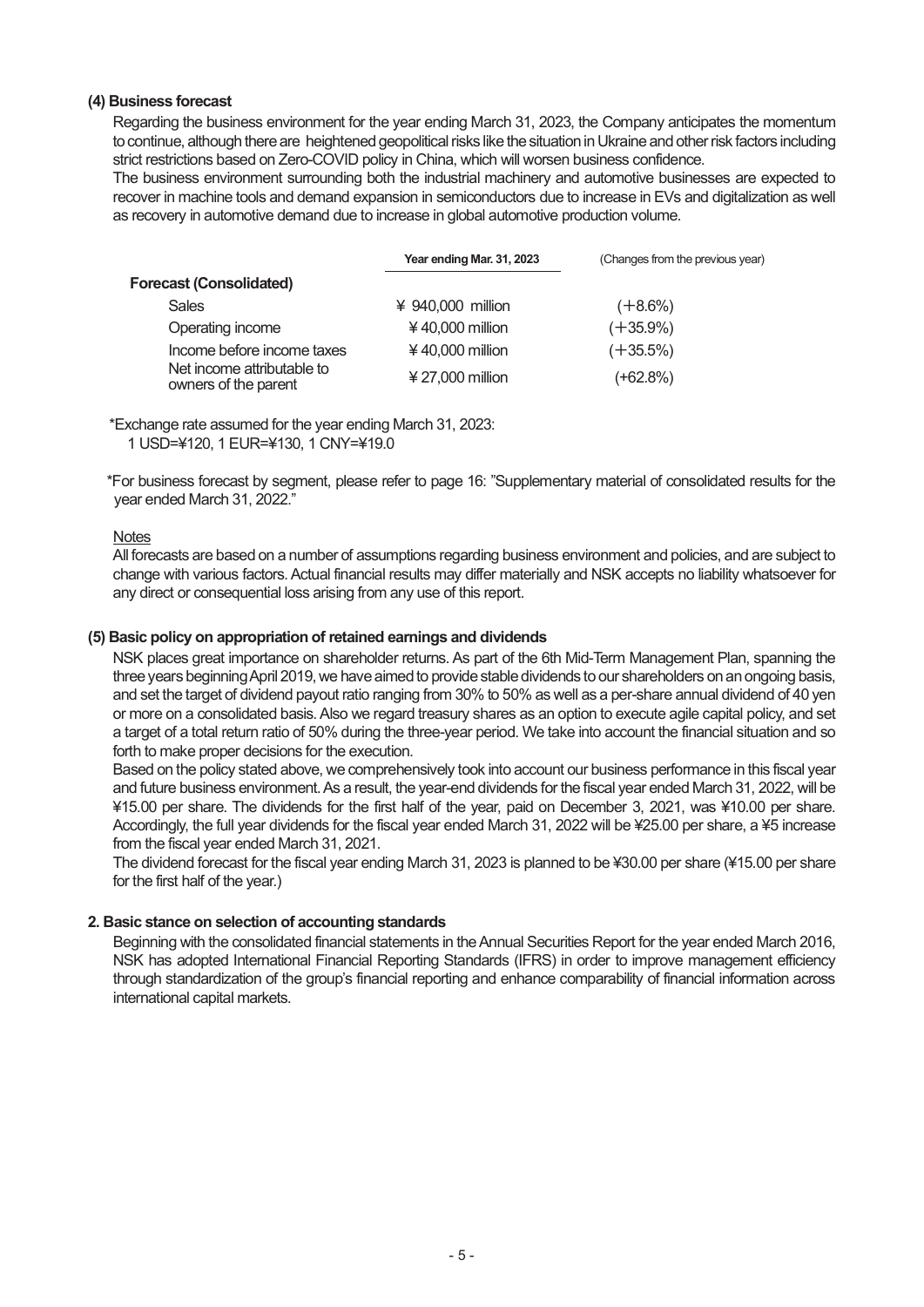## **3. Consolidated financial statements and notes**

## **(1) Consolidated statements of financial position**

|                                                   |                    | (Millions of yen)  |
|---------------------------------------------------|--------------------|--------------------|
|                                                   | As of Mar.31, 2021 | As of Mar.31, 2022 |
| Assets                                            |                    |                    |
| <b>Current assets</b>                             |                    |                    |
| Cash and cash equivalents                         | 176,638            | 137,504            |
| Trade receivables and other receivables           | 185,993            | 209,351            |
| Inventories                                       | 150,046            | 196,736            |
| Other financial assets                            | 1,569              | 1,658              |
| Income tax receivables                            | 4,670              | 5,562              |
| Other current assets                              | 15,850             | 19,065             |
| <b>Total current assets</b>                       | 534,769            | 569,879            |
| Non-current assets                                |                    |                    |
| Property, plant and equipment                     | 378,677            | 379,042            |
| Intangible assets                                 | 42,872             | 43,987             |
| Investments accounted for using equity method     | 29,773             | 30,824             |
| Other financial assets                            | 79,203             | 66,094             |
| Deferred tax assets                               | 10,962             | 15,128             |
| Net defined benefit assets                        | 88,809             | 123,989            |
| Other non-current assets                          | 6,632              | 5,603              |
| Total non-current assets                          | 636,930            | 664,672            |
| Total assets                                      | 1,171,699          | 1,234,551          |
| <b>Liabilities and Equity</b>                     |                    |                    |
| Liabilities                                       |                    |                    |
| <b>Current liabilities</b>                        |                    |                    |
| Trade payables and other payables                 | 112,374            | 119,855            |
| Other financial liabilities                       | 130,205            | 113,882            |
| Provisions                                        | 318                | 516                |
| Income tax payables                               | 3,203              | 5,990              |
| Other current liabilities                         | 54,888             | 56,758             |
| <b>Total current liabilities</b>                  | 300,989            | 297,003            |
| Non-current liabilities                           |                    |                    |
| <b>Financial liabilities</b>                      | 223,211            | 214,684            |
| Provisions                                        | 2,919              | 3,050              |
| Deferred tax liabilities                          | 45,521             | 56,084             |
| Net defined benefit liabilities                   | 17,349             | 17,714             |
| Other non-current liabilities                     | 8,139              | 8,555              |
| Total non-current liabilities                     | 297,140            | 300,088            |
| <b>Total liabilities</b>                          | 598,130            | 597,091            |
| Equity                                            |                    |                    |
| Issued capital                                    | 67,176             | 67,176             |
| Capital surplus                                   | 80,338             | 80,374             |
| Retained earnings                                 | 397,837            | 410,872            |
| Treasury shares                                   | $-37,303$          | $-37,025$          |
| Other components of equity                        | 46,467             | 96,402             |
| Total equity attributable to owners of the parent | 554,516            | 617,800            |
| Non-controlling interests                         | 19,052             | 19,659             |
| Total equity                                      | 573,569            | 637,460            |
| Total liabilities and equity                      | 1,171,699          | 1,234,551          |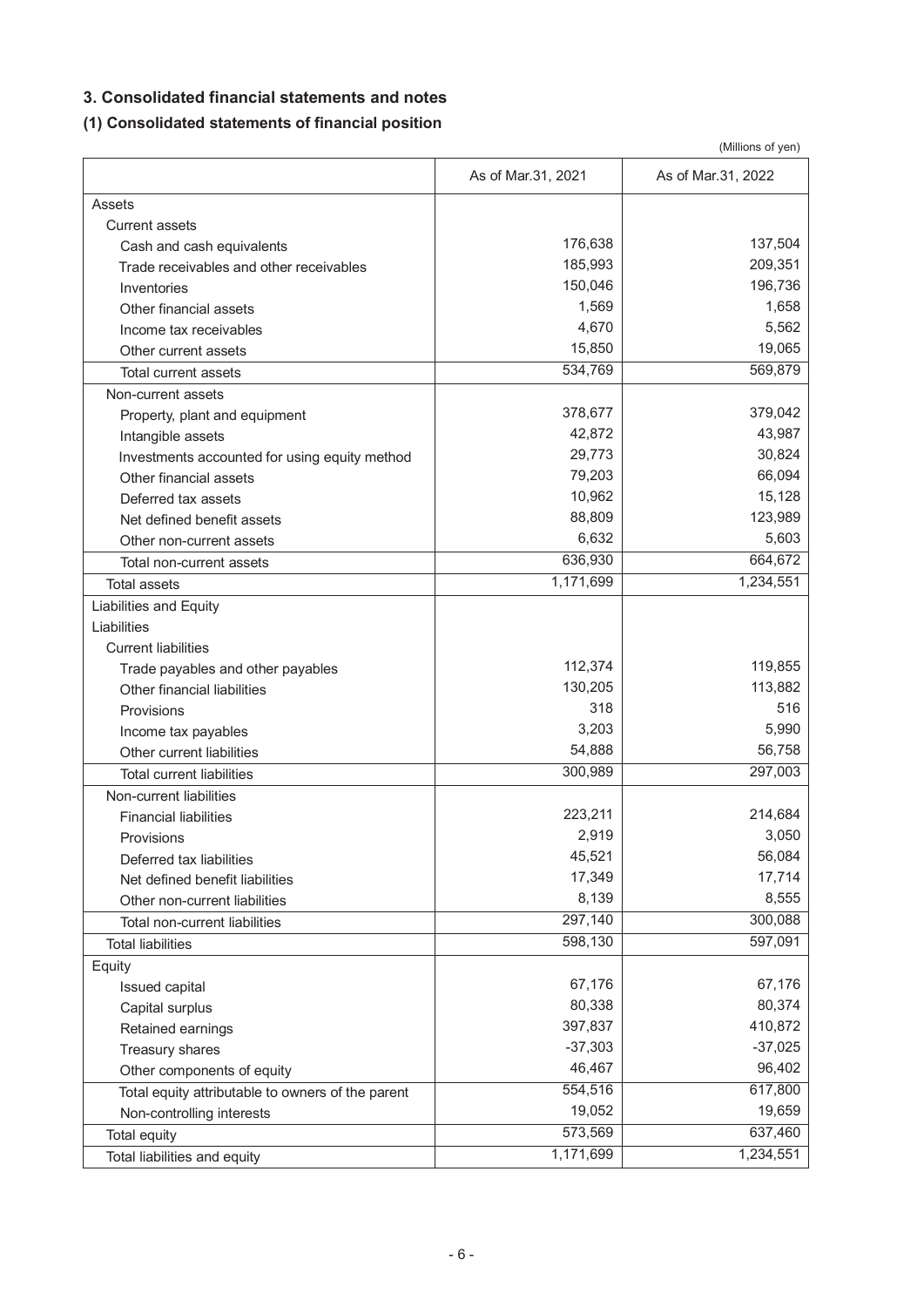## **(2) Consolidated statements of income and consolidated statements of comprehensive income**

## **Consolidated statements of income**

|                                                                          |                           | (Millions of yen)         |
|--------------------------------------------------------------------------|---------------------------|---------------------------|
|                                                                          | Year ended March 31, 2021 | Year ended March 31, 2022 |
| Sales                                                                    | 747,559                   | 865,166                   |
| Cost of sales                                                            | 621,318                   | 695,440                   |
| Gross profit                                                             | 126,240                   | 169,725                   |
| Selling, general and administrative expenses                             | 125,425                   | 144,724                   |
| Share of profits of investments accounted for using the<br>equity method | 4,076                     | 3,785                     |
| Other operating income                                                   |                           | 10,225                    |
| Other operating expenses                                                 | $-1,472$                  | 9,582                     |
| Operating income                                                         | 6,364                     | 29,430                    |
| Financial income                                                         | 2,137                     | 2,229                     |
| Financial expenses                                                       | 2,612                     | 2,143                     |
| Income before income taxes                                               | 5,889                     | 29,516                    |
| Income tax expense                                                       | 6.637                     | 11,851                    |
| Net income (loss)                                                        | $-748$                    | 17,664                    |
| Net income attributable to:                                              |                           |                           |
| Owners of the parent                                                     | 355                       | 16,587                    |
| Non-controlling interests                                                | $-1,103$                  | 1,077                     |
| (Earnings per share attributable to owners of<br>the parent)             |                           |                           |
| Basic earnings per share (yen)                                           | 0.69                      | 32.35                     |
| Diluted earnings per share (yen)                                         | 0.69                      | 32.26                     |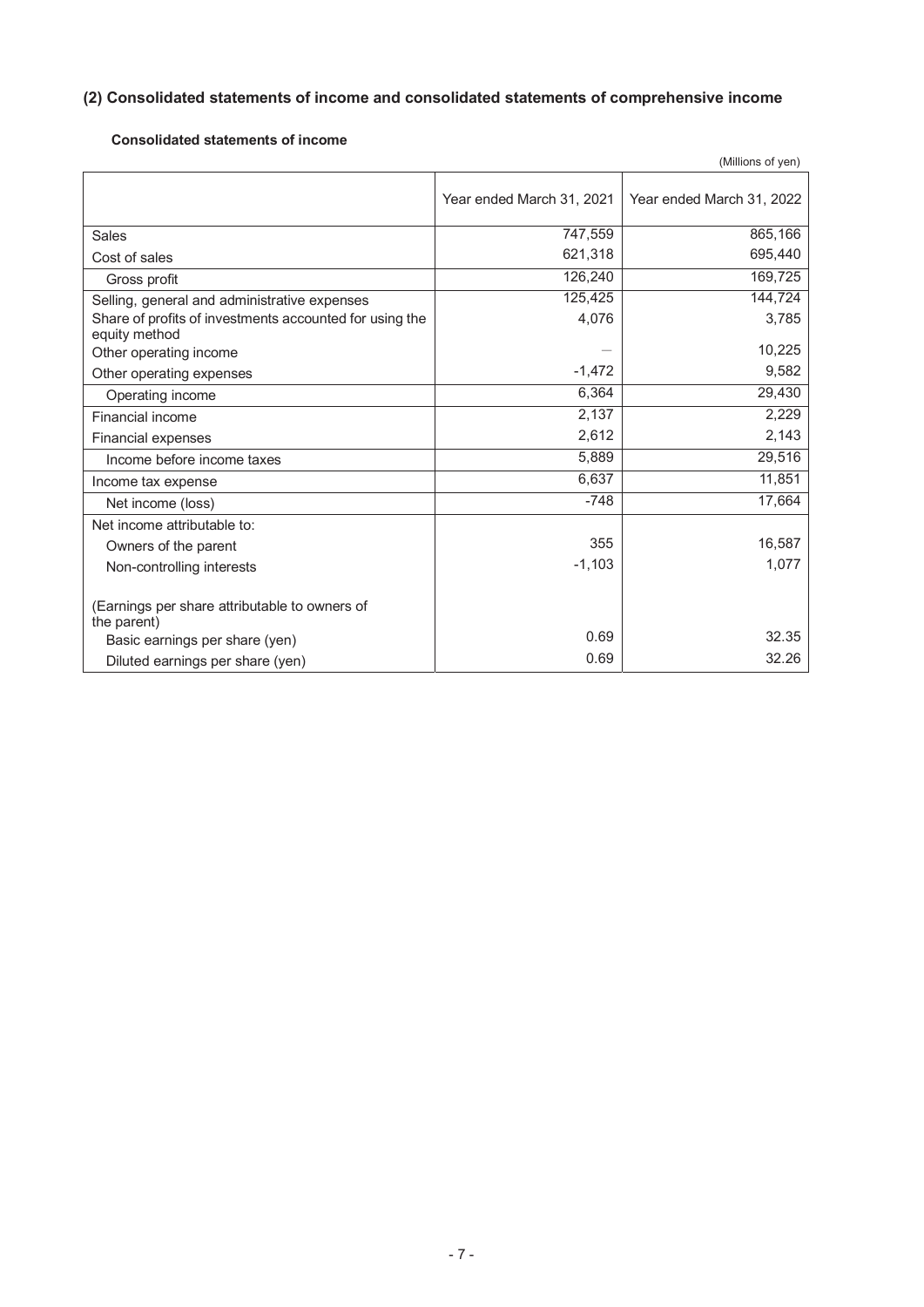## **Consolidated statements of comprehensive income**

(Millions of yen)

|                                                                                              | Year ended March 31, 2021 | Year ended March 31, 2022 |
|----------------------------------------------------------------------------------------------|---------------------------|---------------------------|
| Net income (loss)                                                                            | $-748$                    | 17,664                    |
| Other comprehensive income                                                                   |                           |                           |
| Items that will not be reclassified to profit or loss                                        |                           |                           |
| Remeasurements of net defined benefit liability (asset)                                      | 15,205                    | 21,170                    |
| Net changes in financial assets measured at fair value<br>through other comprehensive income | 19,467                    | $-1,642$                  |
| Share of other comprehensive income of investments<br>accounted for using equity method      | 144                       | 166                       |
| Total items that will not be reclassified to profit or loss                                  | 34,817                    | 19,694                    |
| Items that may be reclassified to profit or loss                                             |                           |                           |
| Exchange differences on translating foreign operations                                       | 23,783                    | 35,774                    |
| Cash flow hedges                                                                             | 281                       |                           |
| Share of other comprehensive income of investments<br>accounted for using equity method      | 715                       | 872                       |
| Total items that may be reclassified to profit or loss                                       | 24,780                    | 36,647                    |
| Total other comprehensive income, net of tax                                                 | 59,597                    | 56,341                    |
| Total comprehensive income for the period                                                    | 58,849                    | 74,006                    |
| Total comprehensive income for the period attributable to:                                   |                           |                           |
| Owners of the parent                                                                         | 59,290                    | 72,220                    |
| Non-controlling interests                                                                    | $-441$                    | 1,785                     |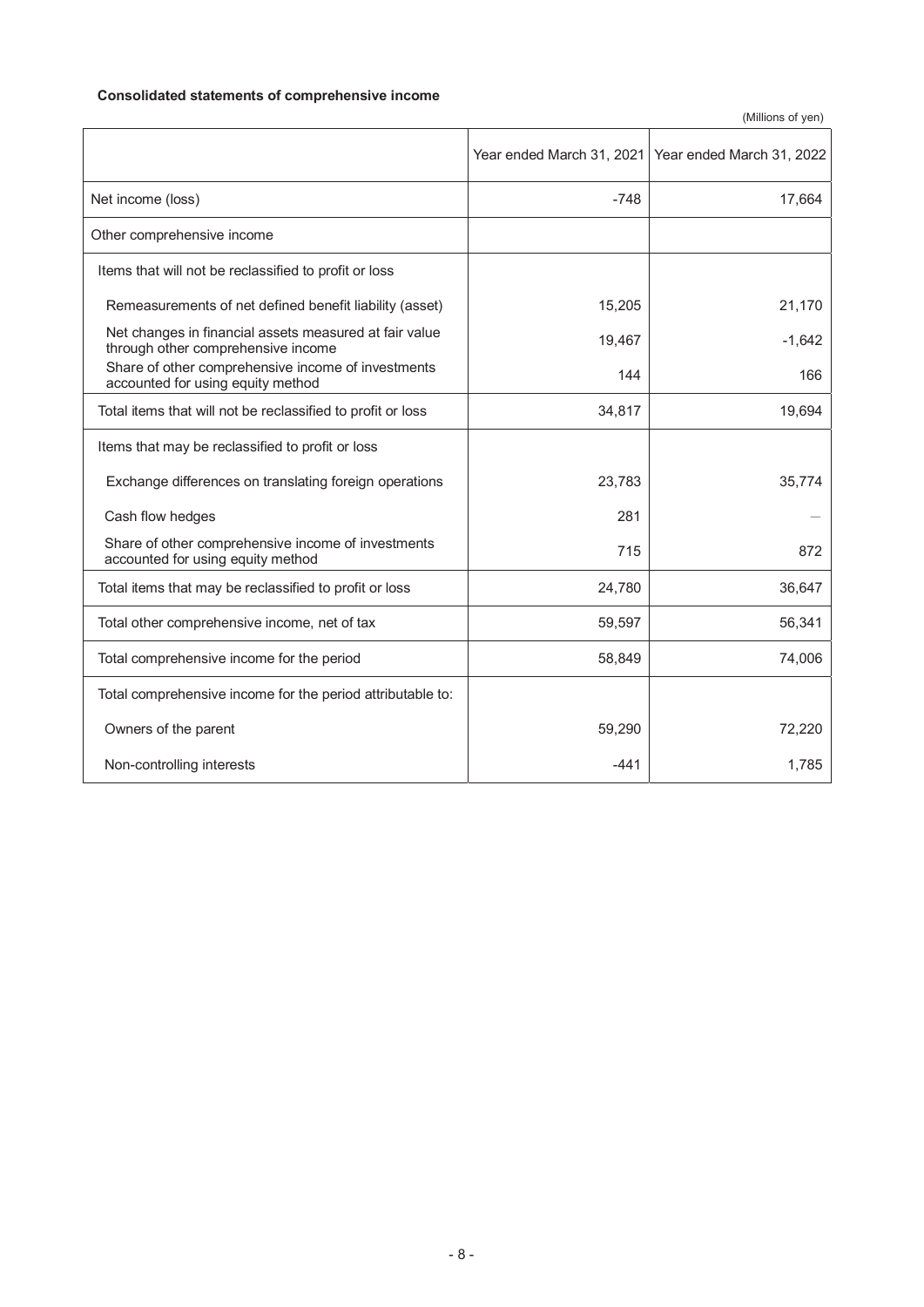## **(3) Consolidated statements of changes in equity**

From April 1, 2020 to March 31, 2021

|                                              |                       |                                             |                      | (Millions of yen)  |  |  |  |  |
|----------------------------------------------|-----------------------|---------------------------------------------|----------------------|--------------------|--|--|--|--|
|                                              |                       | Equity attributable to owners of the parent |                      |                    |  |  |  |  |
|                                              | <b>Issued capital</b> | Capital surplus                             | Retained<br>earnings | Treasury<br>shares |  |  |  |  |
| Opening balance                              | 67,176                | 80,456                                      | 405,842              | $-37,662$          |  |  |  |  |
| Net income (loss)                            |                       |                                             | 355                  |                    |  |  |  |  |
| Other comprehensive<br>income                |                       |                                             |                      |                    |  |  |  |  |
| Total comprehensive<br>income for the period |                       |                                             | 355                  |                    |  |  |  |  |
| Purchase of treasury<br>shares               |                       |                                             |                      | -8                 |  |  |  |  |
| Disposal of treasury<br>shares               |                       | 30                                          |                      | 367                |  |  |  |  |
| Share-based payment<br>transactions          |                       | $-147$                                      |                      |                    |  |  |  |  |
| Cash dividends                               |                       |                                             | $-10,256$            |                    |  |  |  |  |
| Other                                        |                       |                                             | 1,896                |                    |  |  |  |  |
| Total transactions with<br>owners, etc.      |                       | $-117$                                      | $-8,360$             | 359                |  |  |  |  |
| Closing balance                              | 67,176                | 80,338                                      | 397,837              | $-37,303$          |  |  |  |  |

|                                              |                                                                       | Equity attributable to owners of the parent |                                                                                                             |                                                                  |           |           |                                  |              |
|----------------------------------------------|-----------------------------------------------------------------------|---------------------------------------------|-------------------------------------------------------------------------------------------------------------|------------------------------------------------------------------|-----------|-----------|----------------------------------|--------------|
|                                              |                                                                       |                                             | Other components of equity                                                                                  |                                                                  |           |           |                                  |              |
|                                              | Exchange<br>differences<br>on<br>translating<br>foreign<br>operations | Cash flow<br>hedges                         | Net changes in<br>financial assets<br>measured at<br>fair value<br>through other<br>comprehensive<br>income | Remeasurements<br>of net defined<br>benefit liability<br>(asset) | Total     | Total     | Non-<br>controlling<br>interests | Total equity |
| Opening balance                              | $-34,462$                                                             | $\overline{\phantom{0}}$                    | 17,166                                                                                                      | 6,988                                                            | $-10,308$ | 505,505   | 21,013                           | 526,518      |
| Net income (loss)                            |                                                                       |                                             |                                                                                                             |                                                                  |           | 355       | $-1,103$                         | $-748$       |
| Other comprehensive<br>income                | 23,846                                                                | 281                                         | 19,509                                                                                                      | 15,298                                                           | 58,935    | 58,935    | 662                              | 59,597       |
| Total comprehensive<br>income for the period | 23,846                                                                | 281                                         | 19,509                                                                                                      | 15,298                                                           | 58,935    | 59,290    | -441                             | 58,849       |
| Purchase of treasury<br>shares               |                                                                       |                                             |                                                                                                             |                                                                  |           | -8        |                                  | -8           |
| Disposal of treasury<br>shares               |                                                                       |                                             |                                                                                                             |                                                                  | —         | 398       |                                  | 398          |
| Share-based payment<br>transactions          |                                                                       |                                             |                                                                                                             | —                                                                |           | $-147$    |                                  | $-147$       |
| Cash dividends                               |                                                                       |                                             |                                                                                                             |                                                                  |           | $-10,256$ | $-1,519$                         | $-11,775$    |
| Other                                        |                                                                       | $-281$                                      | $-1,879$                                                                                                    | $\overline{\phantom{0}}$                                         | $-2,160$  | $-264$    |                                  | $-264$       |
| Total transactions with<br>owners, etc.      |                                                                       | $-281$                                      | $-1,879$                                                                                                    |                                                                  | $-2,160$  | $-10,279$ | $-1,519$                         | $-11,798$    |
| Closing balance                              | $-10,616$                                                             |                                             | 34,797                                                                                                      | 22,286                                                           | 46,467    | 554,516   | 19,052                           | 573,569      |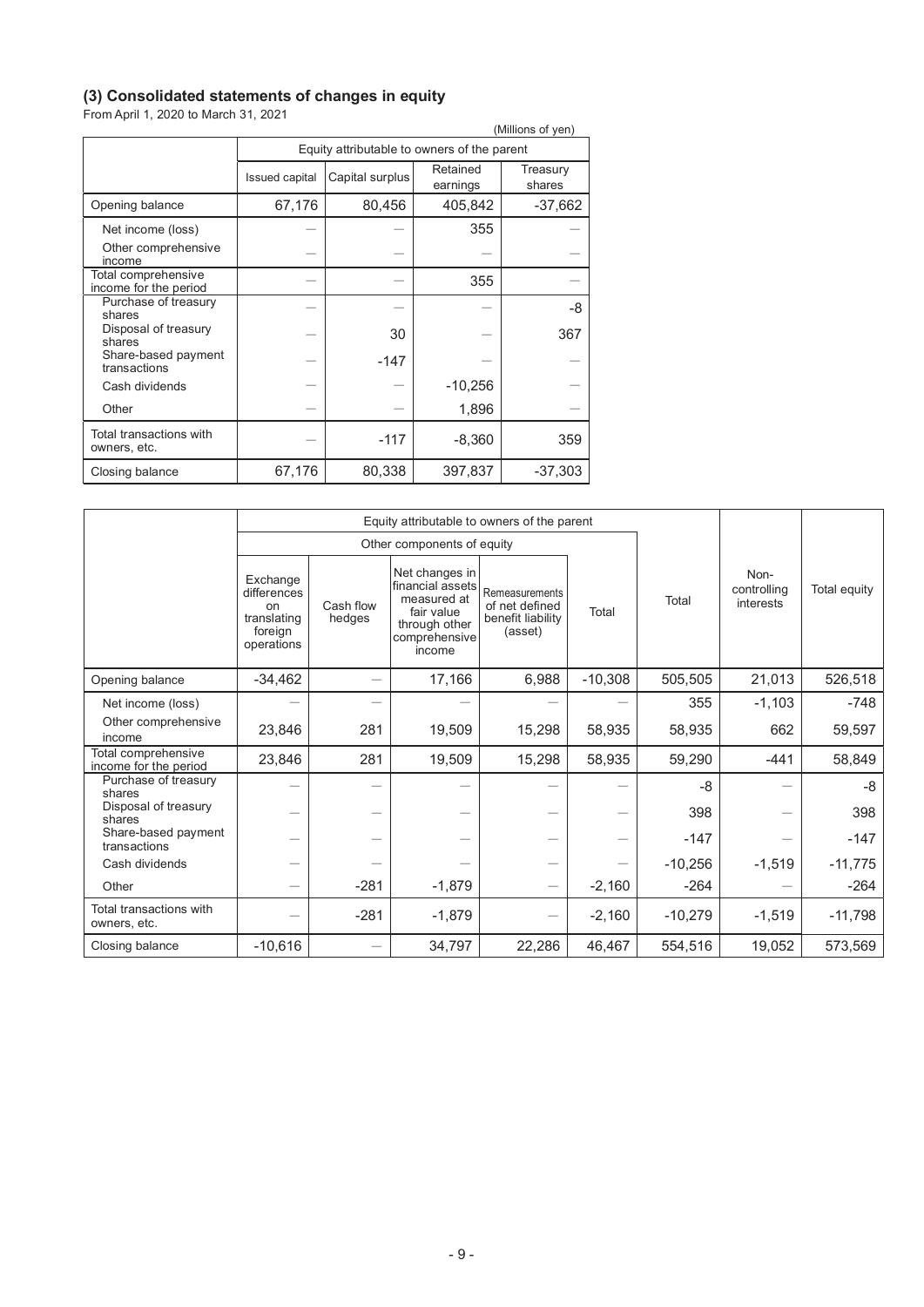## From April 1, 2021 to March 31, 2022

| (Millions of yen)                                 |                |                                             |                      |                    |  |  |  |
|---------------------------------------------------|----------------|---------------------------------------------|----------------------|--------------------|--|--|--|
|                                                   |                | Equity attributable to owners of the parent |                      |                    |  |  |  |
|                                                   | Issued capital | Capital surplus                             | Retained<br>earnings | Treasury<br>shares |  |  |  |
| Opening balance                                   | 67,176         | 80,338                                      | 397,837              | $-37,303$          |  |  |  |
| Net income                                        |                |                                             | 16,587               |                    |  |  |  |
| Other comprehensive<br>income                     |                |                                             |                      |                    |  |  |  |
| Total comprehensive<br>income for the period      |                |                                             | 16,587               |                    |  |  |  |
| Purchase of treasury<br>shares                    |                |                                             |                      | -8                 |  |  |  |
| Disposal of treasury<br>shares                    |                | $-14$                                       |                      | 286                |  |  |  |
| Share-based payment<br>transactions               |                | 42                                          |                      |                    |  |  |  |
| Cash dividends                                    |                |                                             | $-10,263$            |                    |  |  |  |
| Changes in ownership<br>interests in subsidiaries |                | 7                                           |                      |                    |  |  |  |
| Other                                             |                |                                             | 6,711                |                    |  |  |  |
| Total transactions with<br>owners, etc.           |                | 35                                          | $-3,551$             | 278                |  |  |  |
| Closing balance                                   | 67,176         | 80,374                                      | 410,872              | $-37,025$          |  |  |  |

|                                                   |                                                                                  | Equity attributable to owners of the parent |                                                                                                             |                                                                  |          |           |                                  |              |
|---------------------------------------------------|----------------------------------------------------------------------------------|---------------------------------------------|-------------------------------------------------------------------------------------------------------------|------------------------------------------------------------------|----------|-----------|----------------------------------|--------------|
|                                                   |                                                                                  |                                             | Other components of equity                                                                                  |                                                                  |          |           |                                  |              |
|                                                   | Exchange<br>differences<br><sub>on</sub><br>translating<br>foreign<br>operations | Cash flow<br>hedges                         | Net changes in<br>financial assets<br>measured at<br>fair value<br>through other<br>comprehensive<br>income | Remeasurements<br>of net defined<br>benefit liability<br>(asset) | Total    | Total     | Non-<br>controlling<br>interests | Total equity |
| Opening balance                                   | $-10,616$                                                                        | $\overline{\phantom{0}}$                    | 34,797                                                                                                      | 22,286                                                           | 46,467   | 554,516   | 19,052                           | 573,569      |
| Net income                                        |                                                                                  |                                             |                                                                                                             |                                                                  |          | 16,587    | 1,077                            | 17,664       |
| Other comprehensive<br>income                     | 35,933                                                                           |                                             | $-1,638$                                                                                                    | 21,338                                                           | 55,633   | 55,633    | 708                              | 56,341       |
| Total comprehensive<br>income for the period      | 35,933                                                                           |                                             | $-1,638$                                                                                                    | 21,338                                                           | 55,633   | 72,220    | 1,785                            | 74,006       |
| Purchase of treasury<br>shares                    |                                                                                  |                                             |                                                                                                             |                                                                  |          | -8        |                                  | -8           |
| Disposal of treasury<br>shares                    |                                                                                  |                                             |                                                                                                             |                                                                  |          | 271       |                                  | 271          |
| Share-based payment<br>transactions               |                                                                                  |                                             |                                                                                                             |                                                                  |          | 42        |                                  | 42           |
| Cash dividends                                    |                                                                                  |                                             |                                                                                                             |                                                                  |          | $-10,263$ | $-1,164$                         | $-11,428$    |
| Changes in ownership<br>interests in subsidiaries |                                                                                  |                                             |                                                                                                             |                                                                  |          | 7         | $-14$                            | $-7$         |
| Other                                             | $\overline{\phantom{0}}$                                                         |                                             | $-5,697$                                                                                                    | $\overbrace{\phantom{123221111}}$                                | $-5,697$ | 1,013     |                                  | 1,013        |
| Total transactions with<br>owners, etc.           |                                                                                  |                                             | $-5,697$                                                                                                    |                                                                  | $-5,697$ | $-8,936$  | $-1,179$                         | $-10,115$    |
| Closing balance                                   | 25,316                                                                           |                                             | 27,460                                                                                                      | 43,625                                                           | 96,402   | 617,800   | 19,659                           | 637,460      |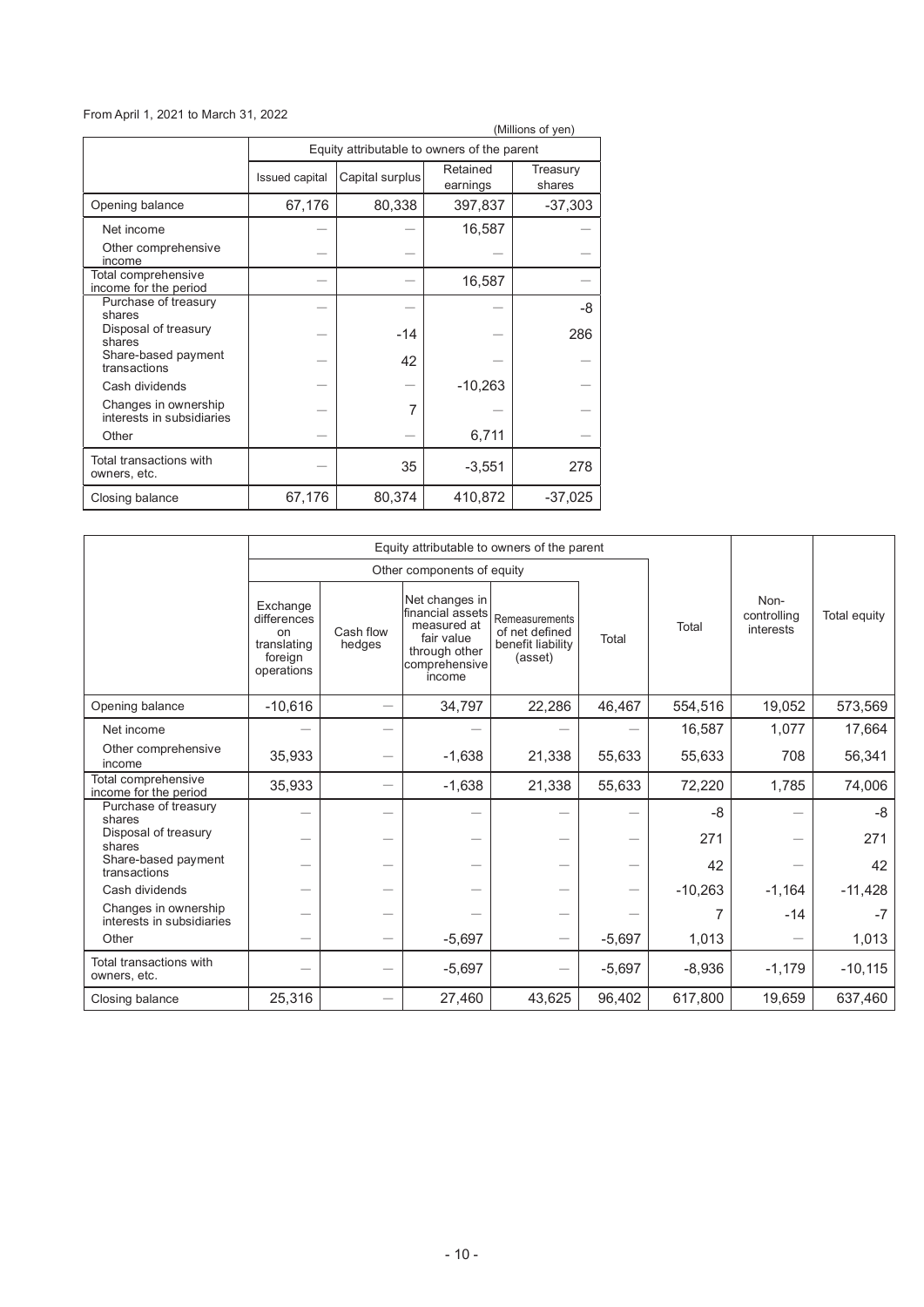## **(4) Consolidated statements of cash flows**

|                                                                                       | (Millions of yen)         |                           |  |  |  |
|---------------------------------------------------------------------------------------|---------------------------|---------------------------|--|--|--|
|                                                                                       | Year ended March 31, 2021 | Year ended March 31, 2022 |  |  |  |
| Operating activities                                                                  |                           |                           |  |  |  |
| Income before income taxes                                                            | 5,889                     | 29,516                    |  |  |  |
| Depreciation and amortisation                                                         | 54,527                    | 56,558                    |  |  |  |
| Impairment loss                                                                       | 132                       | 10,222                    |  |  |  |
| Increase (decrease) in net defined benefit liability<br>and net defined benefit asset | $-2,658$                  | $-2,442$                  |  |  |  |
| Interest and dividend income                                                          | $-1,763$                  | $-1,728$                  |  |  |  |
| Interest expenses                                                                     | 2.739                     | 2,573                     |  |  |  |
| Share of losses (profits) of investments accounted for<br>using the equity method     | $-4,076$                  | $-3,785$                  |  |  |  |
| Loss (gain) on sales of property, plant and equipment                                 | $-291$                    | $-10,048$                 |  |  |  |
| Decrease (increase) in trade receivables                                              | $-20,822$                 | $-11,902$                 |  |  |  |
| Decrease (increase) in inventories                                                    | 9,155                     | $-34,821$                 |  |  |  |
| Increase (decrease) in trade payables                                                 | 13,800                    | 442                       |  |  |  |
| Other                                                                                 | 5,591                     | $-2,707$                  |  |  |  |
| Subtotal                                                                              | 62,225                    | 31,876                    |  |  |  |
| Interest and dividend received                                                        | 3,895                     | 5,241                     |  |  |  |
| Interest expenses paid                                                                | $-2,398$                  | $-2,936$                  |  |  |  |
| Income tax paid                                                                       | $-9,880$                  | $-11,447$                 |  |  |  |
| Net cash provided by operating activities                                             | 53,842                    | 22,733                    |  |  |  |
| Investing activities                                                                  |                           |                           |  |  |  |
| Purchases of property, plant and equipment                                            | $-33,797$                 | $-36,063$                 |  |  |  |
| Proceeds from sale of property, plant and equipment                                   | 878                       | 10,829                    |  |  |  |
| Purchases of other financial assets                                                   | $-130$                    | $-20$                     |  |  |  |
| Proceeds from sale of other financial assets                                          | 3,804                     | 11,290                    |  |  |  |
| Acquisition of shares of subsidiaries                                                 | $-20,118$                 |                           |  |  |  |
| Other                                                                                 | $-1,732$                  | $-6,010$                  |  |  |  |
| Net cash used in investing activities                                                 | $-51,096$                 | $-19,973$                 |  |  |  |
| <b>Financial activities</b>                                                           |                           |                           |  |  |  |
| Increase (decrease) in short-term loans                                               | 39,194                    | $-22,035$                 |  |  |  |
| Proceeds from long-term loans                                                         | 16,727                    | 9,000                     |  |  |  |
| Repayments of long-term loans                                                         | $-10,142$                 | $-9,304$                  |  |  |  |
| Payments for redemption of corporate bonds                                            |                           | $-10,000$                 |  |  |  |
| Repayments of lease liabilities                                                       | $-4,409$                  | $-4,722$                  |  |  |  |
| Acquisition of treasury shares                                                        | -2                        | -1                        |  |  |  |
| Dividends paid                                                                        | $-10,253$                 | $-10,259$                 |  |  |  |
| Dividends paid to non-controlling interests                                           | $-1,519$                  | $-1,164$                  |  |  |  |
| Other                                                                                 | 398                       | 263                       |  |  |  |
| Net cash provided by financing activities                                             | 29,992                    | $-48,224$                 |  |  |  |
| Effect of exchange rate changes on cash and cash<br>equivalents                       | 6,602                     | 6,330                     |  |  |  |
| Net increase (decrease) in cash and cash equivalents                                  | 39,340                    | $-39,133$                 |  |  |  |
| Cash and cash equivalents at the beginning of the period                              | 137,298                   | 176,638                   |  |  |  |
| Cash and cash equivalents at the end of the period                                    | 176,638                   | 137,504                   |  |  |  |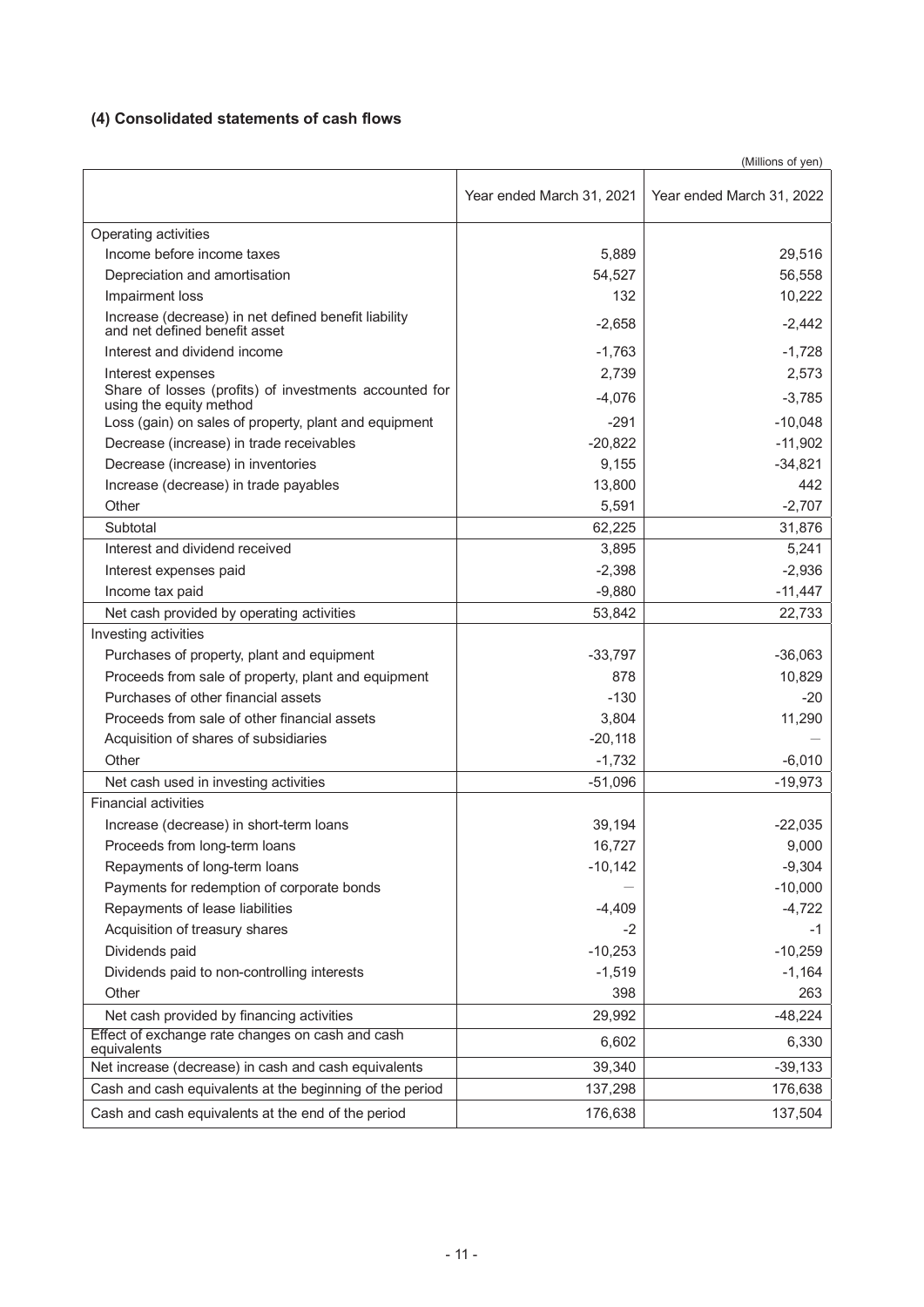#### **(5) Notes to consolidated financial statements**

#### **Going concern assumption**

None.

#### **Finalization of provisional accounting treatment associated with business combination**

In the fiscal year ended March 31, 2022, NSK finalized the provisional accounting treatment for business combination. The consolidated financial statements for the year ended March 2021 reflect the revision of the initially allocated amounts of acquisition price.

#### **Segment information**

#### **1) Overview of reportable segments**

NSK operates the business on a business-division basis classified by the industry of customers, and each division develops and implements comprehensive global strategies. Given this background, the NSK Group classifies its reportable segments into the Industrial Machinery Business and the Automotive Business.

#### **2) Segment revenue and performance**

From April 1, 2020 to March 31, 2021

|                                              |                                            |                                           |         |                                    |         |                         | (Millions of yen) |
|----------------------------------------------|--------------------------------------------|-------------------------------------------|---------|------------------------------------|---------|-------------------------|-------------------|
|                                              |                                            | Reportable segments                       |         |                                    |         |                         |                   |
|                                              | Industrial<br>Machinery<br><b>Business</b> | Automotive<br>Subtotal<br><b>Business</b> |         | <b>Others</b><br>Total<br>(Note 1) |         | Adjustments<br>(Note 2) | Consolidated      |
| Sales                                        |                                            |                                           |         |                                    |         |                         |                   |
| Sales to third parties                       | 275,226                                    | 449,722                                   | 724,948 | 22,611                             | 747,559 |                         | 747,559           |
| Intersegment sales                           |                                            |                                           |         | 20,307                             | 20,307  | $-20,307$               |                   |
| Total                                        | 275,226                                    | 449,722                                   | 724,948 | 42,918                             | 767,866 | $-20,307$               | 747,559           |
| Segment income (loss)<br>(Operating income)  | 7,697                                      | $-4,018$                                  | 3,678   | 979                                | 4,658   | 1,705                   | 6,364             |
| Total financial income<br>(expenses)         |                                            |                                           |         |                                    |         |                         | -475              |
| Income before income<br>taxes                |                                            |                                           |         |                                    |         |                         | 5,889             |
| Other items                                  |                                            |                                           |         |                                    |         |                         |                   |
| Capital expenditure                          | 15,189                                     | 20,643                                    | 35,833  | 1,527                              | 37,361  | $-57$                   | 37,303            |
| Depreciation and<br>amortisation             | 19,059                                     | 31,540                                    | 50,599  | 4,219                              | 54,818  | $-290$                  | 54,527            |
| Equity gain from<br>investment in associates | 562                                        | 3,357                                     | 3,920   | 156                                | 4,076   |                         | 4,076             |

(Note 1) "Others" refers to operating segments excluded from reportable segments and include such businesses as the production and sales of steel balls and production of machineries.

(Note 2) The ¥1,705 million adjustment made for segment income (loss) includes intersegment elimination of ¥233 million and ¥1,472 million in other operating expenses not allocated to the reportable segments.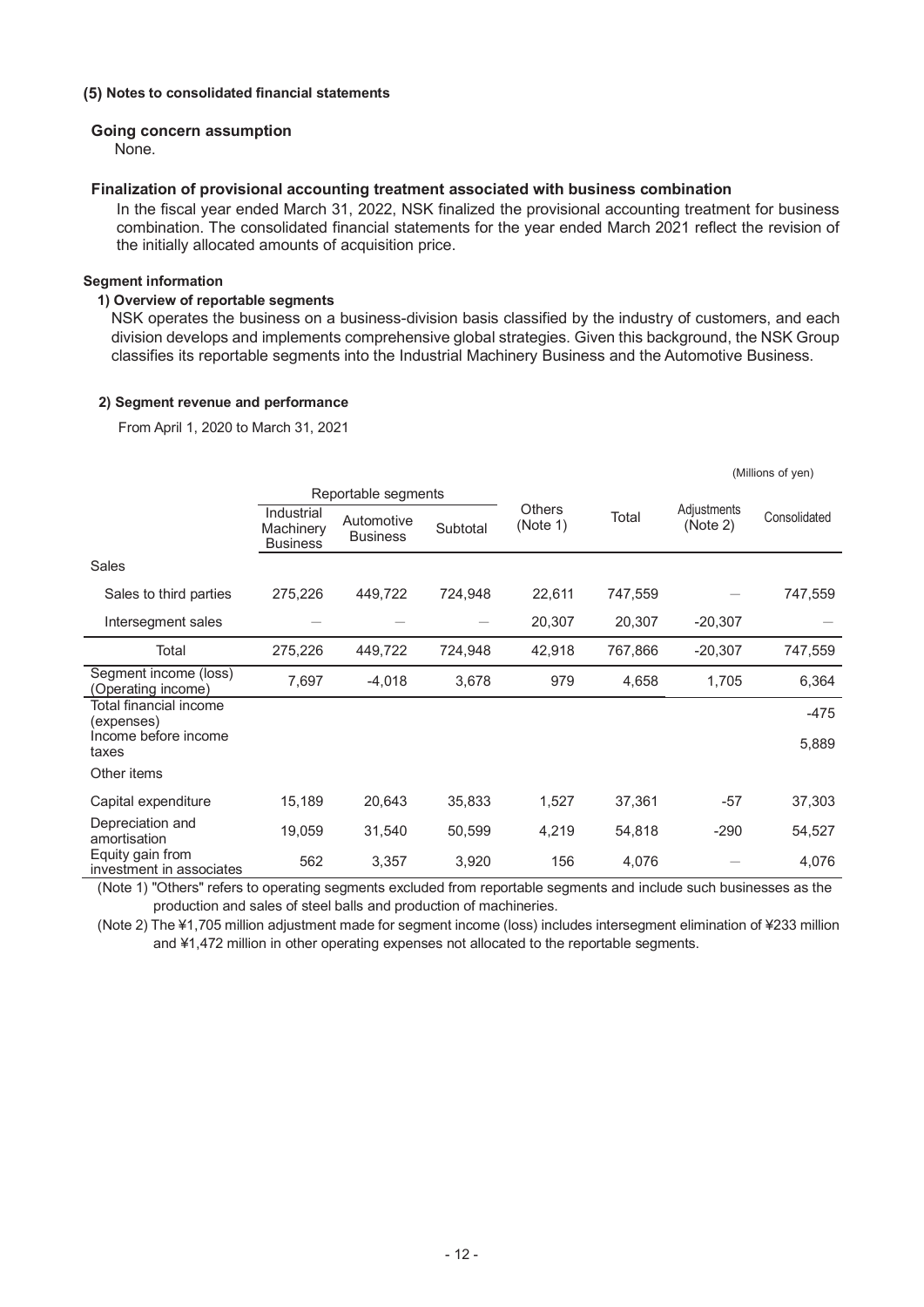#### From April 1, 2021 to March 31, 2022

Reportable segments Others<br>(Note 1) Total Adjustments<br>(Note 2) (Note 2) Consolidated Industrial **Machinery Business Automotive** Business (Note 3) **Subtotal** Sales Sales to third parties 345,785 482,547 828,333 36,833 865,166 – 865,166 Intersegment sales  $22.911$   $22.911$   $-22.911$   $-$ Total 345,785 482,547 828,333 59,745 888,078 -22,911 865,166 Segment income (loss) Segment income (IOSS)<br>(Operating income) 30,943 -13,762 17,180 2,282 19,462 9,967 29,430 Total financial income Total infancial income<br>(expenses) 86 Income before income taxes 29,516 Other items Capital expenditure 21,837 23,569 45,407 6,904 52,311 – 52,311 Depreciation and<br>amortisation amortisation 20,447 31,083 51,530 5,333 56,864 -279 56,585 Impairment loss (Note 3)  $-$  9,044 9,044  $-$  9,044  $-$  9,044  $-$  9,044 Equity gain from Equity gain from<br>investment in associates  $831$   $2,916$   $3,748$   $37$   $3,785$   $3,785$ 

(Millions of yen)

(Note 1) "Others" refers to operating segments excluded from reportable segments and include such businesses as the production and sales of steel balls and condition monitoring systems, and production of machineries.

(Note 2) The ¥9,967 million adjustment made for segment income (loss) includes intersegment elimination of ¥279 million and ¥9,687 million in other operating expenses not allocated to the reportable segments.

(Note 3) Segment loss excluding the impairment loss of ¥9,044 million resulting from nonrecurring factors was ¥4,718 million.

#### **3) Information by product and service**

This information is omitted as similar information has been disclosed in "Segment revenue and performance".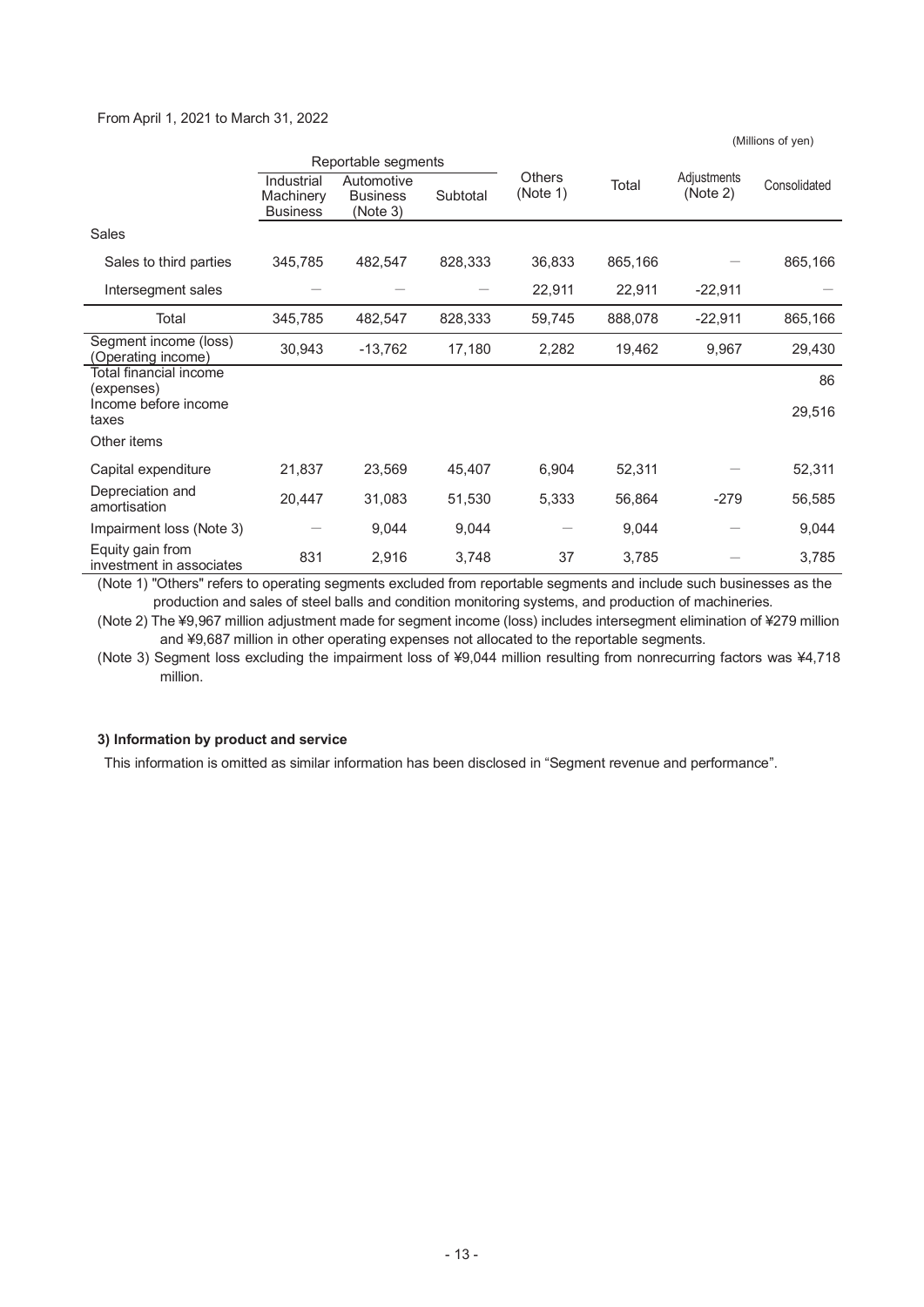## **4) Information by region**

## $\circled{1}$  Sales to third parties

|              |                           | (Millions of yen)         |
|--------------|---------------------------|---------------------------|
|              | Year ended March 31, 2021 | Year ended March 31, 2022 |
| Japan        | 275,777                   | 317,612                   |
| The Americas | 107,829                   | 125,094                   |
| Europe       | 94,800                    | 111,890                   |
| China        | 166,660                   | 182,036                   |
| Other Asia   | 102,492                   | 128,532                   |
| Total        | 747,559                   | 865,166                   |

(Note 1) Sales are based on the customers' location and categorized by either countries or regions.

(Note 2) The categories of the countries or the regions are based on their relative proximity.

(Note 3) Main countries and regions belonging to other regions apart from Japan and China are follows; The Americas: the United States, Canada, Mexico, Brazil, etc. Europe: the United Kingdom, Germany, Poland, and other European countries, etc. Other Asia: East and South East Asian countries (apart from Japan and China), India, Australia, etc.

## ղ **Non-current assets**

|              |                    | (Millions of yen)  |
|--------------|--------------------|--------------------|
|              | As of Mar.31, 2021 | As of Mar.31, 2022 |
| Japan        | 221,115            | 223,306            |
| The Americas | 30,440             | 30,844             |
| Europe       | 59,881             | 60,452             |
| China        | 65,922             | 65,788             |
| Other Asia   | 44,189             | 42,637             |
| Total        | 421,549            | 423,029            |

(Note 1) Non-current assets represent the amount of property, plant and equipment and intangible assets.

(Note 2) The categories of the countries or the regions are based on their relative proximity.

(Note 3) Main countries and regions belonging to other regions apart from Japan and China are follows; The Americas: the United States, Canada, Mexico, Brazil, etc. Europe: the United Kingdom, Germany, Poland, and other European countries, etc. Other Asia: East and South East Asian countries (apart from Japan and China), India, Australia, etc.

## **5) Information on major customers**

In terms of sales to third parties, none of the counterparties accounted for 10% or more of sales in the consolidated statements of income in the previous consolidated fiscal year or the current consolidated fiscal year, therefore, no information on major customers is stated.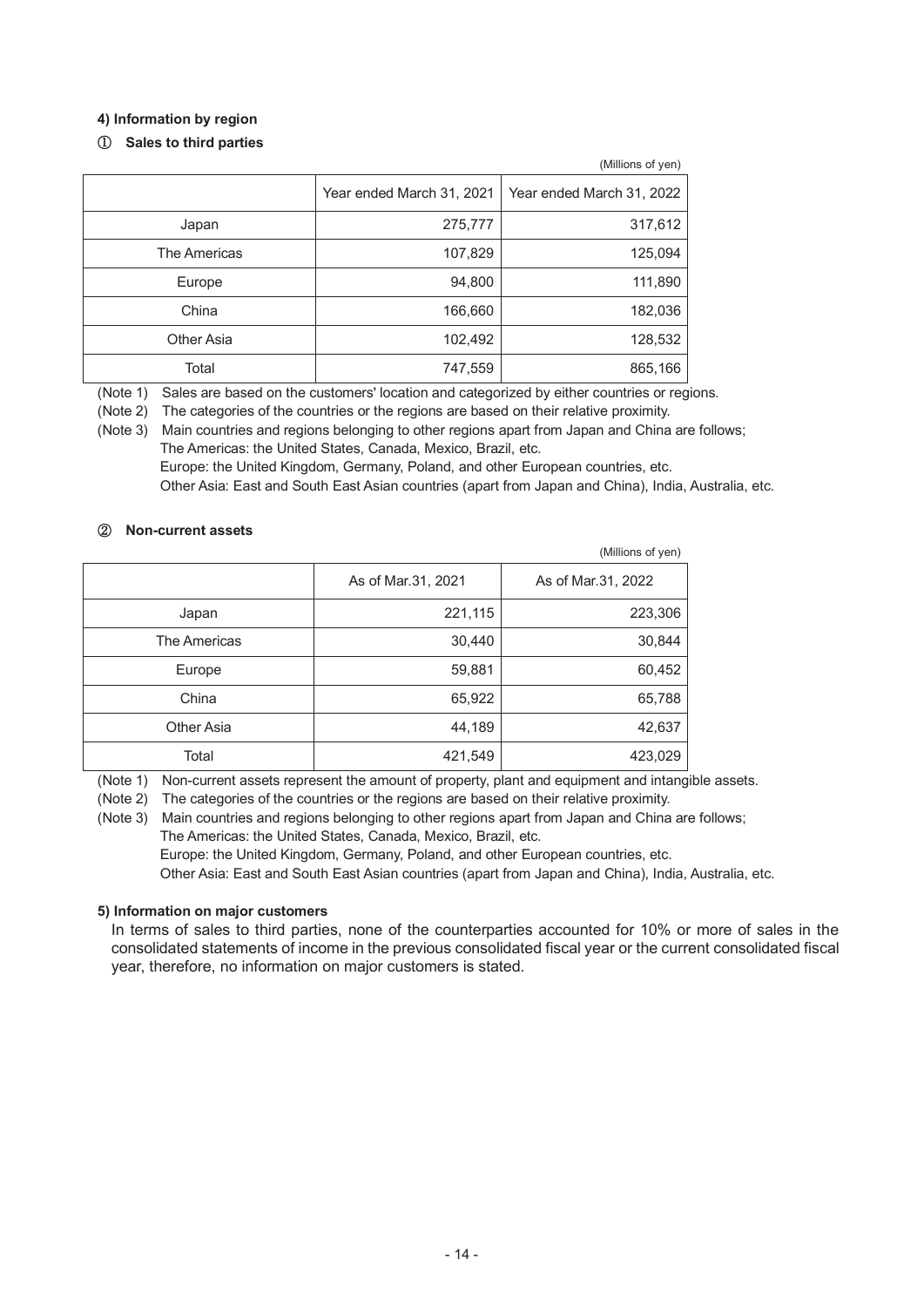## **Per share information**

## **1) Basic earnings per share and diluted earnings per share**

|                            | Year ended Mar.31, 2021 | Year ended Mar.31, 2022 |
|----------------------------|-------------------------|-------------------------|
| Basic earnings per share   | ¥0.69                   | ¥32.35                  |
| Diluted earnings per share | ¥0.69                   | ¥32.26                  |

## **2) Basis of calculation of basic earnings per share and diluted earnings per share**

|                                                                                     | Year ended Mar.31, 2021 | Year ended Mar.31, 2022 |
|-------------------------------------------------------------------------------------|-------------------------|-------------------------|
| Net income attributable to owners of the parent<br>(millions of yen)                | 355                     | 16,587                  |
| Weighted average number of issued common shares<br>(thousand shares)                | 512.427                 | 512.760                 |
| Impact of dilution: board benefit trust, etc.<br>(thousand shares)                  | 1.627                   | 1.466                   |
| Weighted average number of issued common shares<br>after dilution (thousand shares) | 514.054                 | 514.227                 |

## **Events after the reporting period**

None.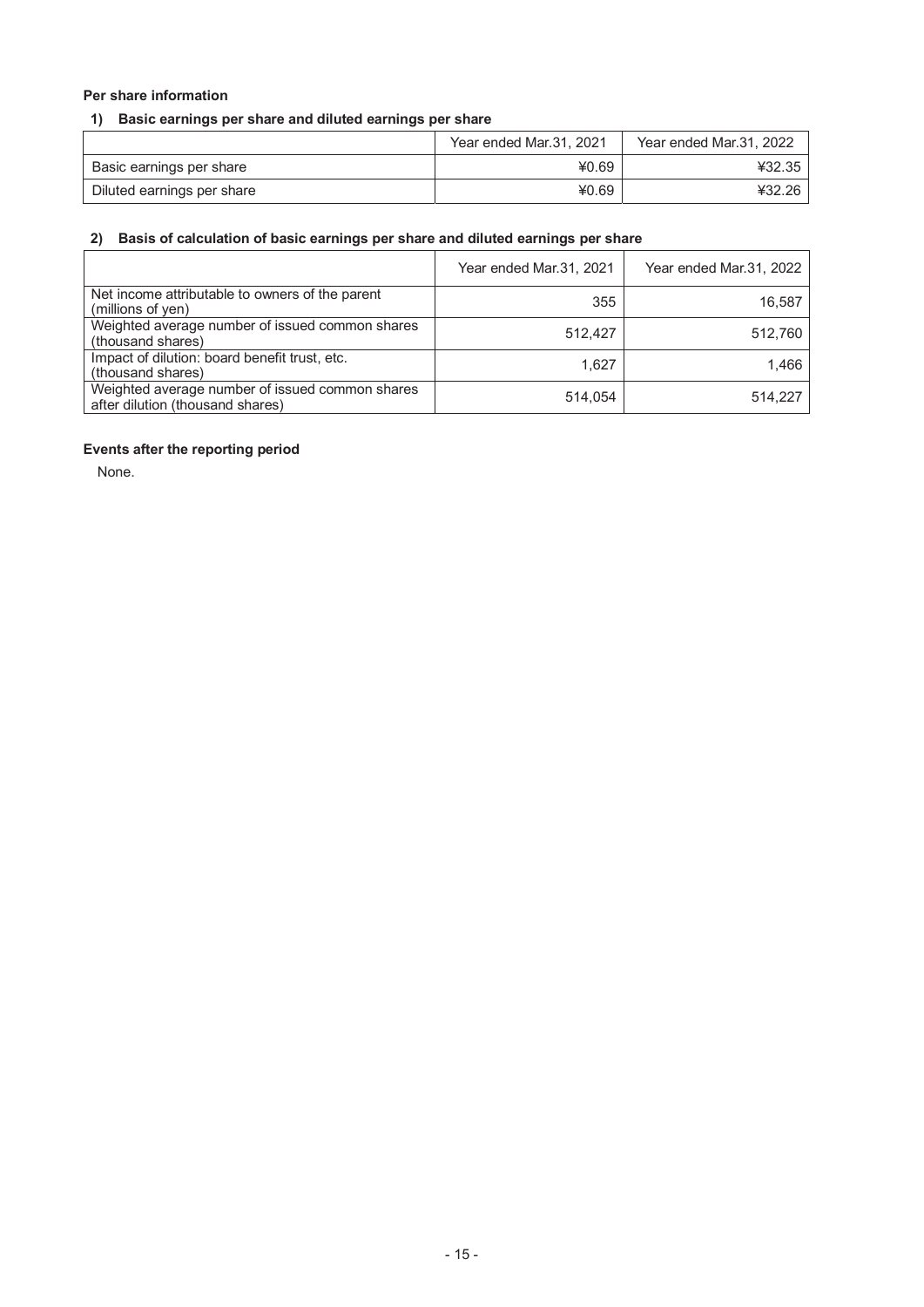## ⑵ 2022年3月期 決算短信 補足説明資料

(2) Supplementary material of consolidated results for the year ended March 31, 2022

(%表示は、通期は対前期比、四半期は対前年同四半期比) (% indicates previous year's comparison)

## 1. 決算概要 / Summary of financial results ※1

|                                                                     | 2021年3月期 / FY2020  |         |           | 2022年3月期 / FY2021 |        |         |        |           |        |
|---------------------------------------------------------------------|--------------------|---------|-----------|-------------------|--------|---------|--------|-----------|--------|
| (百万円)<br>¥Million)                                                  | 1H                 | 2H      | Full year | 1H                | YoY    | 2H      | YoY    | Full year | YoY    |
| 売上高 Sales                                                           | 315.892            | 431.666 | 747.559   | 417.764           | 132.2% | 447.402 | 103.6% | 865.166   | 115.7% |
| 営業利益<br>Operating income                                            | $\triangle$ 10,636 | 17.001  | 6.364     | 15.688            |        | 13.741  | 80.8%  | 29,430    | 462.4% |
| 税引前利益<br>Income before income taxes                                 | △ 10.671           | 16.560  | 5.889     | 15.624            |        | 13.892  | 83.9%  | 29.516    | 501.2% |
| 親会社の所有者に帰属する当期利益<br>Net income attributable to owners of the parent | $\triangle$ 12,287 | 12.642  | 355       | 7.760             |        | 8.826   | 69.8%  | 16.587    |        |
| 基本的1株当たり当期利益(円)<br>Basic earnings per share (yen)                   | $\triangle$ 23.98  | 24.67   | 0.69      | 15.14             |        | 17.21   |        | 32.35     |        |

|                                                                      |                   | 2021年3月期 / FY2020 |         |         |         |        |         | 2022年3月期 / FY2021 |         |        |                 |                          |
|----------------------------------------------------------------------|-------------------|-------------------|---------|---------|---------|--------|---------|-------------------|---------|--------|-----------------|--------------------------|
| (百万円 / ¥Million)                                                     | 1Q                | 2Q                | 3Q      | 4Q      | 1Q      | YoY    | 2Q      | YoY               | 3Q      | YoY    | 4Q              | YoY                      |
| 売上高 Sales                                                            | 128,870           | 187,022           | 214,445 | 217,221 | 213,458 | 165.6% | 204,306 | 109.2%            | 215,015 | 100.3% | 232,386         | 107.0%                   |
| 営業利益 Operating income                                                | △ 12,903          | 2,266             | 5,659   | 11,342  | 9,004   | -      | 6,684   | 295.0%            | 5,101   | 90.1%  | 8,639           | 76.2%                    |
| 税引前四半期利益 Income before income taxes                                  | △ 12,527          | 1,855             | 5,775   | 10,784  | 9,305   | -      | 6,318   | 340.4%            | 5,308   | 91.9%  | 8,584           | 79.6%                    |
| 親会社の所有者に帰属する四半期利益<br>Net income attributable to owners of the parent | $\triangle$ 9,699 | $\triangle$ 2,587 | 4,339   | 8,303   | 4,712   | -      | 3,047   |                   | 4,294   | 99.0%  | 4,532           | 54.6%                    |
| 基本的1株当たり四半期利益(円)<br>Basic earnings per share (yen)                   | $\triangle$ 18.94 | $\triangle$ 5.05  | 8.47    | 16.20   | 9.19    | -      | 5.94    | -                 | 8.37    |        | 8.84            | -                        |
| 連結子会社数(社) Consolidated subsidiaries                                  | 89                | 89                | 89      | 92      | 90      | -      | 90      |                   | 90      |        | 90 <sub>1</sub> | -                        |
| 日本 Japan                                                             | 18                | 18                | 18      | 18      | 18      | -      | 18      | -                 | 18      |        | 18              | -                        |
| 海外 Non-Japan                                                         | 71                | 71                | 71      | 74      | 72      | -      | 72      |                   | 72      |        | 72              | -                        |
| 期末従業員数(人) Number of employees                                        | 30,620            | 30,309            | 30,276  | 30,378  | 30,520  | -      | 30,573  |                   | 30,632  | ۰      | 30,577          | $\overline{\phantom{0}}$ |
| 日本 Japan                                                             | 11,987            | 11,906            | 11,850  | 11,774  | 11,957  | -      | 11,914  | -                 | 11,891  | ۰      | 11,853          | -                        |
| 海外 Non-Japan                                                         | 18,633            | 18,403            | 18,426  | 18,604  | 18,563  | -      | 18,659  | -                 | 18,741  | -      | 18,724          | -                        |

|                                                                     |         |        |         | 2023年3月期 / FY2022 |                         |        |
|---------------------------------------------------------------------|---------|--------|---------|-------------------|-------------------------|--------|
| (百万円 /<br>¥Million)                                                 | 1H FCT  | YoY    | 2H FCT  | YoY               | Full year<br><b>FCT</b> | YoY    |
| 売上高 Sales                                                           | 450,000 | 107.7% | 490.000 | 109.5%            | 940.000                 | 108.6% |
| 営業利益 Operating income                                               | 11,000  | 70.1%  | 29,000  | 211.0%            | 40.000                  | 135.9% |
| 税引前利益<br>Income before income taxes                                 | 11,000  | 70.4%  | 29,000  | 208.7%            | 40.000                  | 135.5% |
| 親会社の所有者に帰属する当期利益<br>Net income attributable to owners of the parent | 7.000   | 90.2%  | 20,000  | 226.6%            | 27,000                  | 162.8% |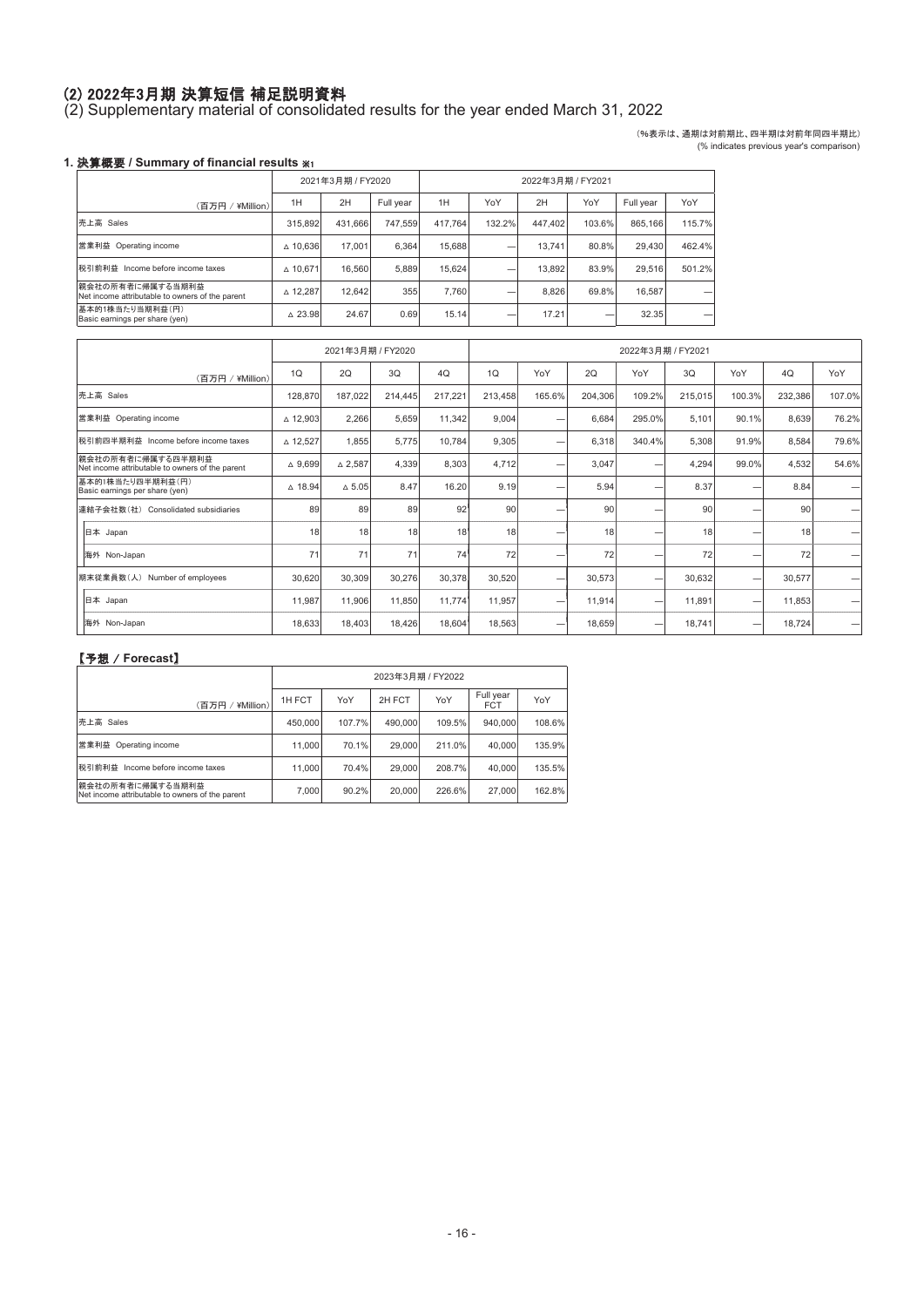#### **2.** ୖ㧗 **/ Sales** 䯲䢴

| (百万円 /<br>(¥Million)                 | 1H                                                             | 2H       | Full year          | 1H                                     | YoY                | 2H                 | YoY                        | Full year          | YoY                                 |
|--------------------------------------|----------------------------------------------------------------|----------|--------------------|----------------------------------------|--------------------|--------------------|----------------------------|--------------------|-------------------------------------|
|                                      |                                                                |          |                    |                                        |                    |                    |                            |                    |                                     |
| 産業機械事業 Industrial machinery business | 123.967                                                        | 151.258  | 275.226            | 165.346                                |                    | 180.439            |                            | 345.785            | 125.6%                              |
| 自動車事業 Automotive business            | 182.841                                                        | 266.880  |                    | 233.924                                |                    | 248.623            |                            | 482.547            | 107.3%                              |
|                                      | 18.065                                                         |          | 42.918             | 29.528                                 |                    | 30.216             |                            | 59.745             | 139.2%                              |
|                                      | $\triangle$ 8.981                                              | △ 11.325 | $\triangle$ 20.307 | △ 11.034                               | -                  | $\triangle$ 11.877 | -                          | $\triangle$ 22.911 | -                                   |
| 合計 Total                             | 315.892                                                        |          |                    | 417.764                                | 132.2%             | 447.402            |                            | 865.166            | 115.7%                              |
|                                      | 報告セグメント Business seament data<br>その他 Others<br>調整額 Adjustments |          |                    | 2021年3月期 / FY2020<br>24.853<br>431.666 | 449.722<br>747.559 |                    | 133.4%<br>127.9%<br>163.5% | 2022年3月期 / FY2021  | 119.3%<br>93.2%<br>121.6%<br>103.6% |

|                                      |                   | 2021年3月期 / FY2020 |                   |                   |                   | 2022年3月期 / FY2021 |                   |                          |                   |        |                   |        |
|--------------------------------------|-------------------|-------------------|-------------------|-------------------|-------------------|-------------------|-------------------|--------------------------|-------------------|--------|-------------------|--------|
| (百万円 / ¥Million)                     | 1Q                | <b>2Q</b>         | 3Q                | 4Q                | 1Q                | YoY               | 2Q                | YoY                      | 3Q                | YoY    | 4Q                | YoY    |
| 報告セグメント Business segment data        |                   |                   |                   |                   |                   |                   |                   |                          |                   |        |                   |        |
| 産業機械事業 Industrial machinery business | 58.454            | 65.513            | 72.261            | 78.997            | 82.193            | 140.6%            | 83.152            | 126.9%                   | 86.855            | 120.2% | 93.583            | 118.5% |
| 自動車事業 Automotive business            | 65.964            | 116,876           | 135.807           | 131.073           | 121.732           | 184.5%            | 112.191           | 96.0%                    | 119,060           | 87.7%  | 129.562           | 98.8%  |
| その他 Others                           | 8.831             | 9.233             | 12.024            | 12.828            | 15.168            | 171.7%            | 14.360            | 155.5%                   | 14.615            | 121.5% | 15.601            | 121.6% |
| 調整額 Adjustments                      | $\triangle$ 4,380 | $\triangle$ 4.601 | $\triangle$ 5.647 | $\triangle$ 5.678 | $\triangle$ 5.635 | -                 | $\triangle$ 5.398 | $\overline{\phantom{a}}$ | $\triangle$ 5.515 | -      | $\triangle$ 6.361 | -      |
| 合計 Total                             | 128,870           | 187.022           | 214,445           | 217.221           | 213.458           | 165.6%            | 204.306           | 109.2%                   | 215.015           | 100.3% | 232.386           | 107.0% |

#### 【予想 / Forecast】

|                                      |                    |        |                    | 2023年3月期 / FY2022 |                         |        |
|--------------------------------------|--------------------|--------|--------------------|-------------------|-------------------------|--------|
| (百万円 / ¥Million)                     | 1H FCT             | YoY    | 2H FCT             | YoY               | Full year<br><b>FCT</b> | YoY    |
| 産業機械事業 Industrial machinery business | 181.500            | 109.8% | 198,500            | 110.0%            | 380,000                 | 109.9% |
| 自動車事業 Automotive business            | 248,500            | 106.2% | 272.500            | 109.6%            | 521.000                 | 108.0% |
| その他 Others                           | 34,000             | 115.1% | 34,500             | 114.2%            | 68,500                  | 114.7% |
| 調整額 Adjustments                      | $\triangle$ 14.000 |        | $\triangle$ 15.500 |                   | $\triangle$ 29.500      | -      |
| 合計 Total                             | 450,000            | 107.7% | 490,000            | 109.5%            | 940.000                 | 108.6% |

#### 3. 営業利益 / Operating income ※1 ※2

|                                      |                    | 2021年3月期 / FY2020 |                   |                 |     | 2022年3月期 / FY2021  |                          |                    |        |
|--------------------------------------|--------------------|-------------------|-------------------|-----------------|-----|--------------------|--------------------------|--------------------|--------|
| (百万円 / ¥Million)                     | 1H                 | 2H                | Full year         | 1H              | YoY | 2H                 | YoY                      | Full year          | YoY    |
| 報告セグメント Business segment data        |                    |                   |                   |                 |     |                    |                          |                    |        |
| 産業機械事業 Industrial machinery business | 282                | 7.414             | 7.697             | 14.161          |     | 16.781             | 226.3%                   | 30.943             | 402.0% |
| 自動車事業 Automotive business            | $\triangle$ 13.170 | 9.151             | $\triangle$ 4.018 | 254             | -   | $\triangle$ 14.017 | $\overline{\phantom{0}}$ | $\triangle$ 13.762 |        |
| その他 Others                           | $\triangle$ 249    | 1.229             | 979               | 1.691           |     | 591                | 48.1%                    | 2.282              | 232.9% |
| 調整額 Adjustments                      | 2.500              | $\triangle$ 794   | 1.705             | $\triangle$ 418 |     | 10.386             | $\overline{\phantom{a}}$ | 9.967              |        |
| 合計 Total                             | $\triangle$ 10,636 | 17.001            | 6.364             | 15,688          |     | 13.741             | 80.8%                    | 29,430             | 462.4% |

|                                      |                 | 2021年3月期 / FY2020 |                   |        | 2022年3月期 / FY2021 |     |                   |        |          |        |       |        |
|--------------------------------------|-----------------|-------------------|-------------------|--------|-------------------|-----|-------------------|--------|----------|--------|-------|--------|
| (百万円 / ¥Million)                     | 1Q              | 2Q                | 3Q                | 4Q     | 1Q                | YoY | 2Q                | YoY    | 3Q       | YoY    | 4Q    | YoY    |
| 報告セグメント Business segment data        |                 |                   |                   |        |                   |     |                   |        |          |        |       |        |
| 産業機械事業 Industrial machinery business | $\triangle$ 679 | 961               | 2.220             | 5.194  | 6.531             | -   | 7.629             | 793.3% | 8.059    | 363.0% | 8.721 | 167.9% |
| 自動車事業 Automotive business            | △ 11.939        | $\triangle$ 1.230 | 3.921             | 5.230  | 1.675             | -   | $\triangle$ 1.420 |        | △ 13.220 | -      | △ 797 |        |
| その他 Others                           |                 | $\triangle$ 254   | 520               | 708    | 870               | -   | 821               |        | 384      | 73.9%  | 206   | 29.1%  |
| 調整額 Adjustments                      | $\triangle$ 288 | 2.789             | $\triangle$ 1.003 | 209    | $\triangle$ 73    | _   | $\triangle$ 345   |        | 9.877    | -      | 508   | -      |
| 合計 Total                             | △ 12,903        | 2,266             | 5,659             | 11.342 | 9,004             |     | 6.684             | 295.0% | 5.101    | 90.1%  | 8.639 | 76.2%  |

※i:当連結会計年度の第3四半期において、企業結合に係る暫定的な会計処理の確定を行ったため、2022年3月期第1四半期及び第2四半期に同連する数値は、暫定的な会計の理の確定内容を<br>In the third quarter ended December 31, 2021, NSK finalized provisional accounting treatment for business combination, which is ref

※2.売上高、営業利益は、2021年3月期中に一部事業の担当領域を1自動車事業」から1産業機械事業」に変更したことに伴い、2021年3月期10に遡って組み替えて表示しています。<br>Part of the automotive business operations were transferred to the industrial machiney business in the year ended March 31, 2021. Ac

|                                      |                   |        | 2023年3月期 / FY2022 |        |                         |        |
|--------------------------------------|-------------------|--------|-------------------|--------|-------------------------|--------|
| (百万円 / ¥Million)                     | 1H FCT            | YoY    | 2H FCT            | YoY    | Full year<br><b>FCT</b> | YoY    |
| 産業機械事業 Industrial machinery business | 15,500            | 109.5% | 22,500            | 134.1% | 38,000                  | 122.8% |
| 自動車事業 Automotive business            | $\triangle$ 5.000 |        | 5.000             |        |                         |        |
| その他 Others                           | 1.000             | 59.1%  | 1.500             | 253.8% | 2.500                   | 109.5% |
| 調整額 Adjustments                      | $\triangle$ 500   |        |                   |        | $\triangle$ 500         |        |
| 合計 Total                             | 11.000            | 70.1%  | 29,000            | 211.0% | 40.000                  | 135.9% |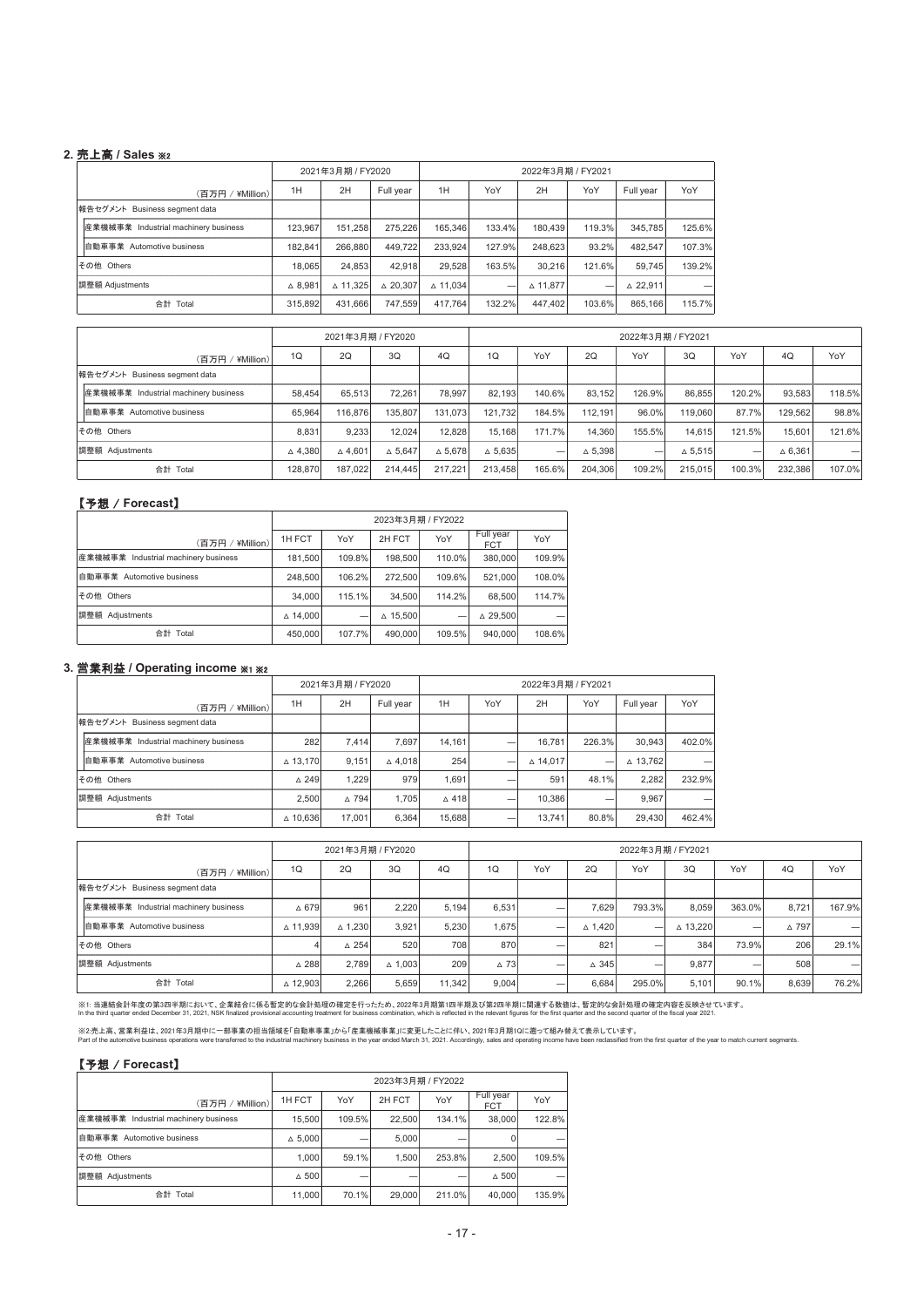## **4.** タഛᢞ㈨㢠䚸ῶ౯ൾ༷㈝ **/ Capital expenditures, Depreciation and amortisation**

|                                     |        | 2021年3月期 / FY2020 |           | 2022年3月期 / FY2021 |        |        |        |           |        |  |
|-------------------------------------|--------|-------------------|-----------|-------------------|--------|--------|--------|-----------|--------|--|
| (百万円 / ¥Million)                    | 1H     | 2H                | Full year | 1H                | YoY    | 2H     | YoY    | Full year | YoY    |  |
| 設備投資額 Capital expenditures          | 13.866 | 23.436            | 37.303    | 18.753            | 135.2% | 33.558 | 143.2% | 52.311    | 140.2% |  |
| 減価償却費 Depreciation and amortisation | 26.940 | 27.586            | 54.527    | 28.073            | 104.2% | 28.511 | 103.4% | 56.585    | 103.8% |  |

|                                     | 2021年3月期 / FY2020 |        |        |        | 2022年3月期 / FY2021 |        |        |        |        |        |        |        |
|-------------------------------------|-------------------|--------|--------|--------|-------------------|--------|--------|--------|--------|--------|--------|--------|
| (百万円 / ¥Million)                    | 1Q                | 2Q     | 3Q     | 4Q     | 1Q                | YoY    | 2Q     | YoY    | 3Q     | YoY    | 4Q     | YoY    |
| 設備投資額 Capital expenditures          | 6.383             | 7,483  | 7.524  | 15.911 | 5.177             | 81.1%  | 13.576 | 181.4% | 11.944 | 158.7% | 21.613 | 135.8% |
| 減価償却費 Depreciation and amortisation | 13.376            | 13.563 | 13.558 | 14.028 | 13.902            | 103.9% | 14.171 | 104.5% | 14.643 | 108.0% | 13.867 | 98.9%  |

## 【予想 / Forecast】

|                                     |        |     | 2023年3月期 / FY2022 |     |                         |        |
|-------------------------------------|--------|-----|-------------------|-----|-------------------------|--------|
| ' ¥Million).<br>(百万円 /              | 1H FCT | YoY | 2H FCT            | YoY | Full year<br><b>FCT</b> | YoY    |
| 設備投資額 Capital expenditures          |        |     |                   |     | 70,000                  | 133.8% |
| 減価償却費 Depreciation and amortisation |        |     |                   |     | 57,000                  | 100.7% |

## **5.** ◊✲㛤Ⓨ㈝䚸ᢏ⾡㛵㐃㈝⏝ **/ R&D expenses**

|                                                         |        | 2021年3月期 / FY2020 |           | 2022年3月期 / FY2021 |        |        |        |           |        |  |
|---------------------------------------------------------|--------|-------------------|-----------|-------------------|--------|--------|--------|-----------|--------|--|
| 百万円/<br>¥Million)                                       | 1H     | 2H                | Full year | 1H                | YoY    | 2H     | YoY    | Full vear | YoY    |  |
| 研究開発費<br><b>R&amp;D</b> Expenses (on a statutory basis) | 8.425  | 8.395             | 16,820    | 9.364             | 111.2% | 9.810  | 116.9% | 19.175    | 114.0% |  |
| (参考)技術関連費用<br>Ref. R&D Expenses (on a managerial basis) | 14.137 | 14.412            | 28.550    | 15.135            | 107.1% | 15.620 | 108.4% | 30.756    | 107.7% |  |

|                                                         | 2021年3月期 / FY2020 |       |       | 2022年3月期 / FY2021 |       |        |                |        |       |        |                |        |
|---------------------------------------------------------|-------------------|-------|-------|-------------------|-------|--------|----------------|--------|-------|--------|----------------|--------|
| (百万円 / ¥Million)                                        | 1Q                | 20    | 3Q    | 4Q                | 1Q    | YoY    | 2 <sub>G</sub> | YoY    | 3Q    | YoY    | 4 <sub>Q</sub> | YoY    |
| 研究開発費<br>R&D Expenses (on a statutory basis)            | 4.015             | 4.410 | 4.160 | 4.235             | 4.400 | 109.6% | 4.964          | 112.6% | 5.209 | 125.2% | 4.600          | 108.6% |
| (参考)技術関連費用<br>Ref. R&D Expenses (on a managerial basis) | 6.976             | 7.161 | 7.034 | 7.378             | 7.398 | 106.0% | 7.737          | 108.0% | 7.870 | 111.9% | 7.750          | 105.0% |

|                                                         | 2023年3月期 / FY2022 |     |        |     |                         |        |  |
|---------------------------------------------------------|-------------------|-----|--------|-----|-------------------------|--------|--|
| ¥Million)<br>(百万円)                                      | 1H FCT            | YoY | 2H FCT | YoY | Full year<br><b>FCT</b> | YoY    |  |
| 研究開発費<br>R&D Expenses (on a statutory basis)            |                   |     |        |     | 20,000                  | 104.3% |  |
| (参考)技術関連費用<br>Ref. R&D Expenses (on a managerial basis) |                   |     |        |     | 32,000                  | 104.0% |  |